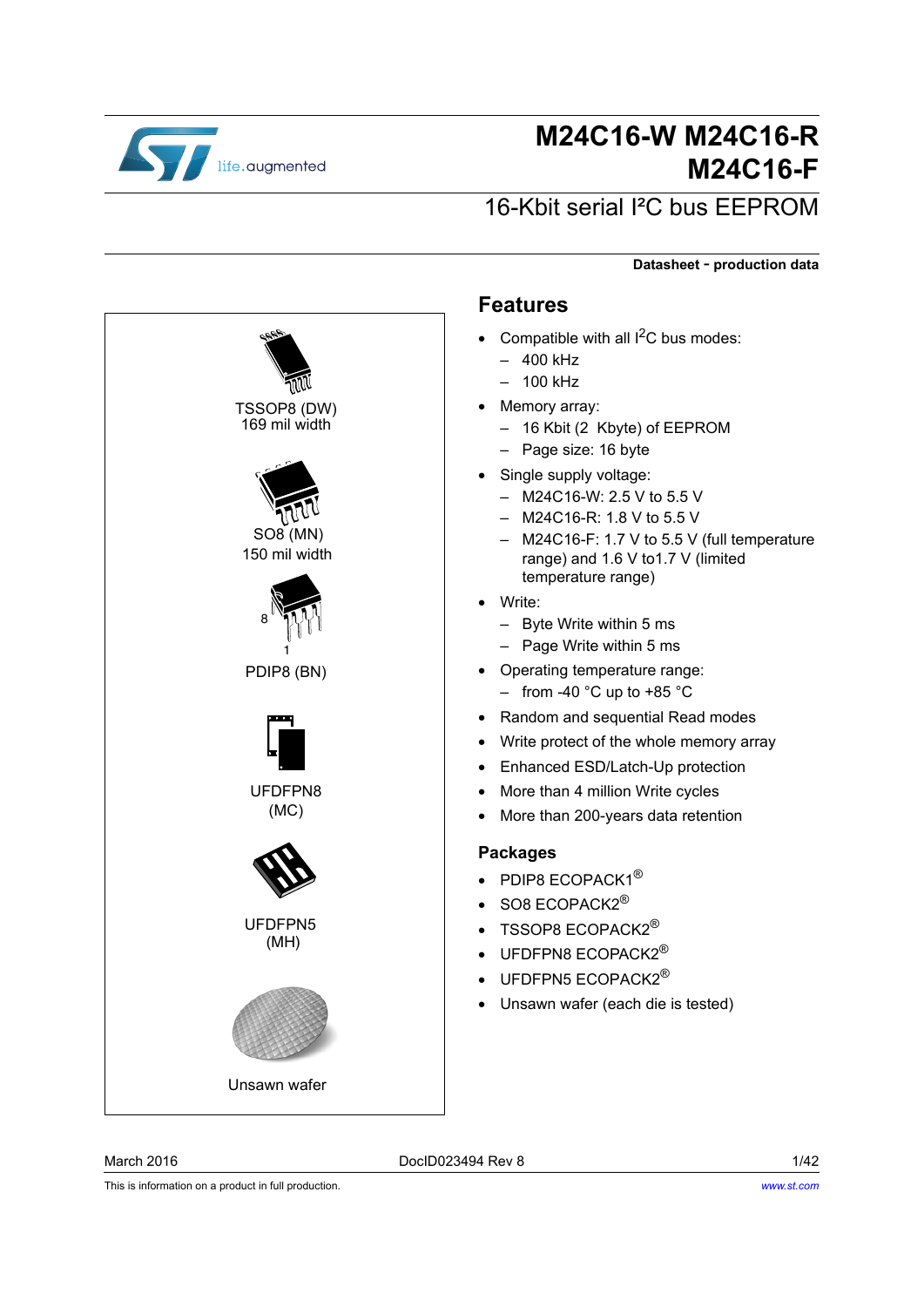# **Contents**

| 1              |     |       |  |  |  |  |  |
|----------------|-----|-------|--|--|--|--|--|
| $\overline{2}$ |     |       |  |  |  |  |  |
|                | 2.1 |       |  |  |  |  |  |
|                | 2.2 |       |  |  |  |  |  |
|                | 2.3 |       |  |  |  |  |  |
|                | 2.4 |       |  |  |  |  |  |
|                | 2.5 |       |  |  |  |  |  |
|                |     | 2.5.1 |  |  |  |  |  |
|                |     | 2.5.2 |  |  |  |  |  |
|                |     | 2.5.3 |  |  |  |  |  |
|                |     | 2.5.4 |  |  |  |  |  |
| 3              |     |       |  |  |  |  |  |
|                |     |       |  |  |  |  |  |
|                | 4.1 |       |  |  |  |  |  |
|                | 4.2 |       |  |  |  |  |  |
|                | 4.3 |       |  |  |  |  |  |
|                | 4.4 |       |  |  |  |  |  |
|                | 4.5 |       |  |  |  |  |  |
| 5              |     |       |  |  |  |  |  |
|                | 5.1 |       |  |  |  |  |  |
|                |     | 5.1.1 |  |  |  |  |  |
|                |     |       |  |  |  |  |  |
| 4              |     | 5.1.3 |  |  |  |  |  |
|                | 5.2 |       |  |  |  |  |  |
|                |     | 5.2.1 |  |  |  |  |  |
|                |     | 5.2.2 |  |  |  |  |  |
|                |     | 5.2.3 |  |  |  |  |  |
| 6              |     |       |  |  |  |  |  |

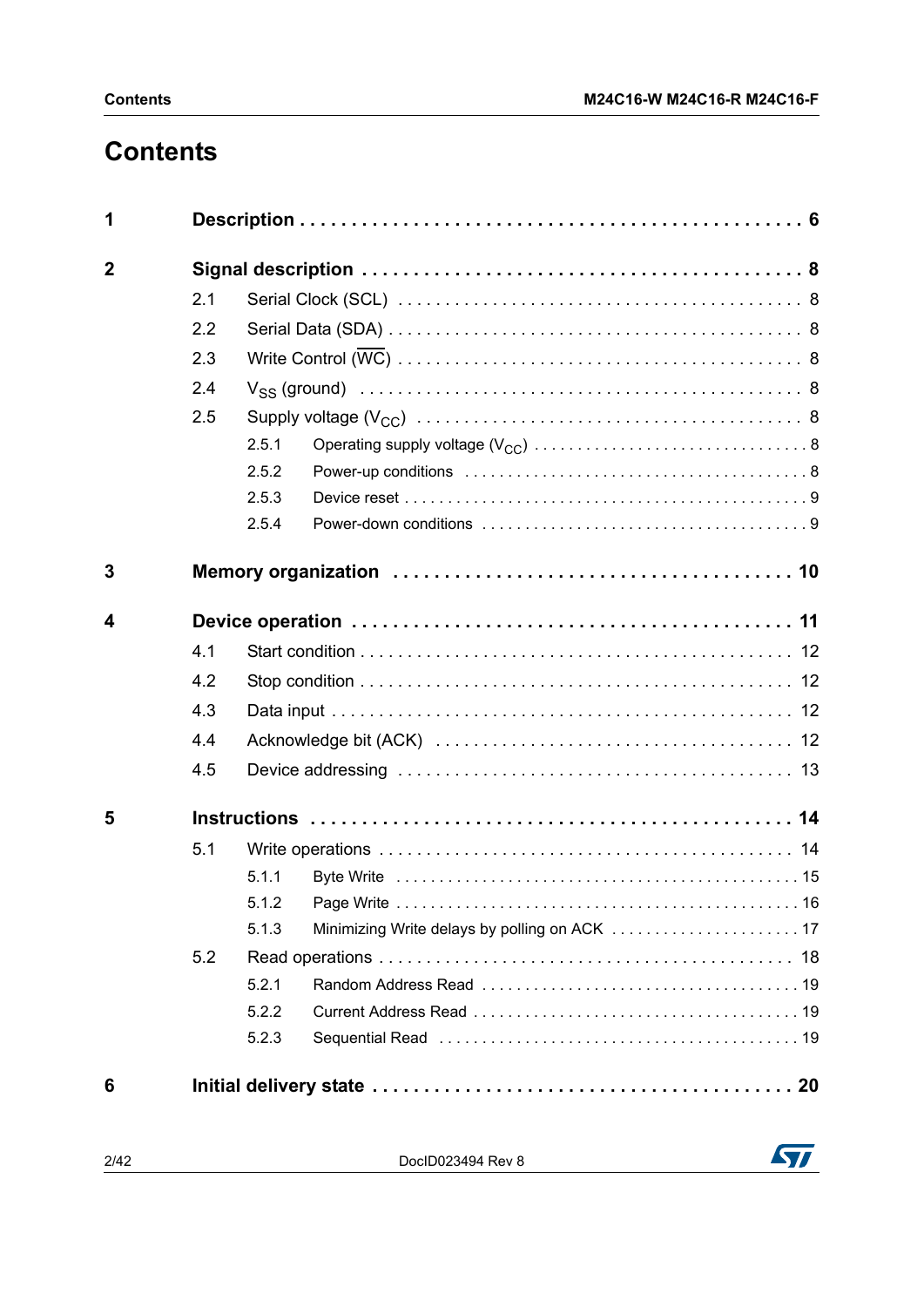| $\overline{7}$ |     |  |
|----------------|-----|--|
| 8              |     |  |
| 9              |     |  |
|                | 9.1 |  |
|                | 9.2 |  |
|                | 9.3 |  |
|                | 9.4 |  |
|                | 9.5 |  |
| 10             |     |  |
| 11             |     |  |

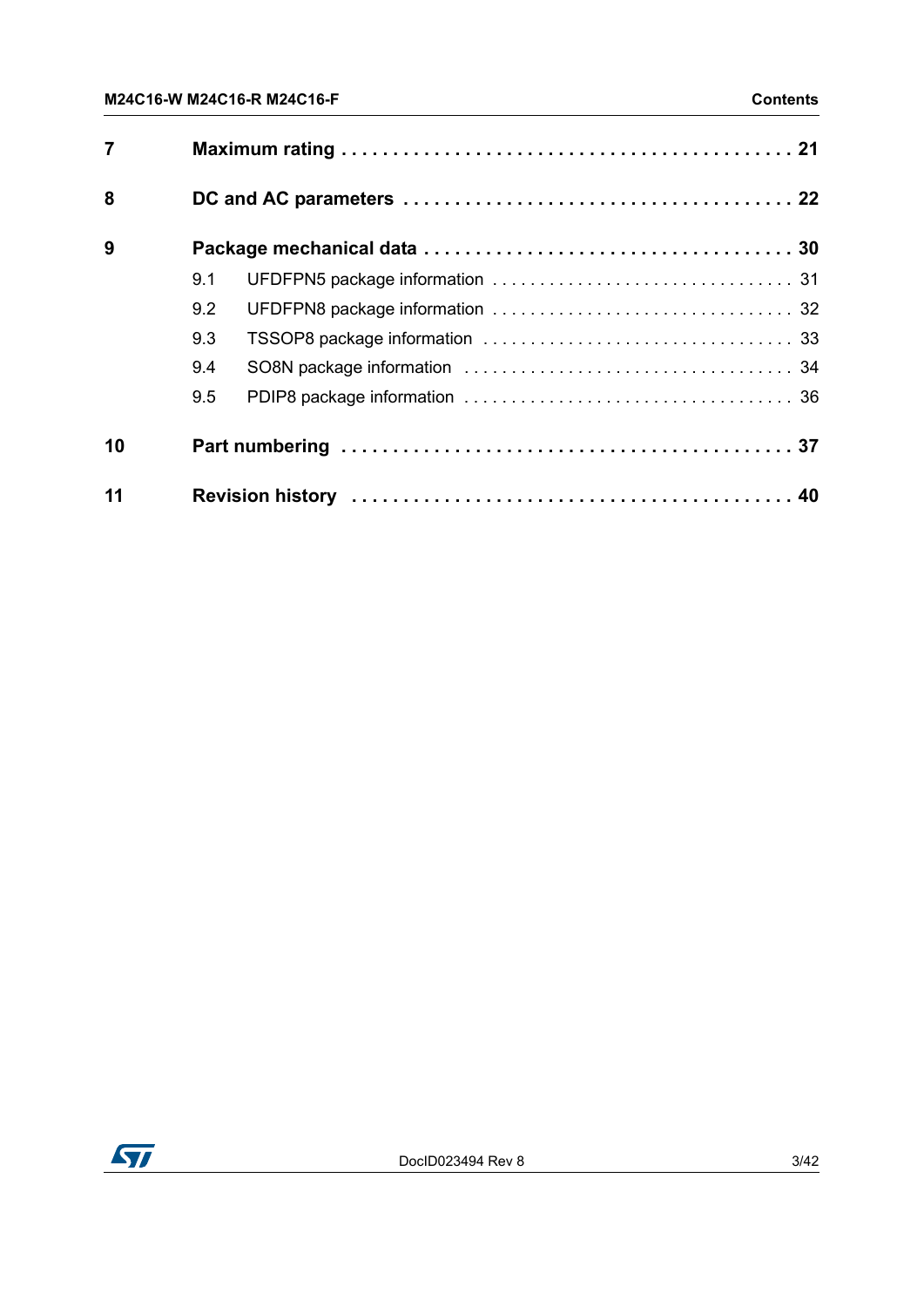# **List of tables**

| Table 1.  |                                                                            |  |
|-----------|----------------------------------------------------------------------------|--|
| Table 2.  |                                                                            |  |
| Table 3.  |                                                                            |  |
| Table 4.  |                                                                            |  |
| Table 5.  |                                                                            |  |
| Table 6.  |                                                                            |  |
| Table 7.  | Operating conditions (voltage range F, for devices identified              |  |
|           |                                                                            |  |
| Table 8.  |                                                                            |  |
| Table 9.  |                                                                            |  |
| Table 10. |                                                                            |  |
| Table 11. |                                                                            |  |
| Table 12. |                                                                            |  |
| Table 13. |                                                                            |  |
| Table 14. |                                                                            |  |
| Table 15. |                                                                            |  |
| Table 16. |                                                                            |  |
| Table 17. |                                                                            |  |
| Table 18. | UFDFPN5 - 1.7 $\times$ 1.4 mm, 0.55 mm thickness, ultra thin fine pitch    |  |
|           | dual flat package, no lead - package mechanical data31                     |  |
| Table 19. | UFDFPN8 - 2x3 mm, 0.55 thickness, ultra thin fine pitch dual flat package, |  |
|           |                                                                            |  |
| Table 20. | TSSOP8 - 3 x 4.4 mm, 0.65 mm pitch, 8-lead thin shrink small outline,      |  |
|           |                                                                            |  |
| Table 21. | SO8N - 3.9x4.9 mm, 8-lead plastic small outline, 150 mils body width,      |  |
|           |                                                                            |  |
| Table 22. | PDIP8 - 8-pin plastic DIP, 0.25 mm lead frame, package mechanical data. 36 |  |
| Table 23. |                                                                            |  |
| Table 24. |                                                                            |  |
| Table 25. |                                                                            |  |

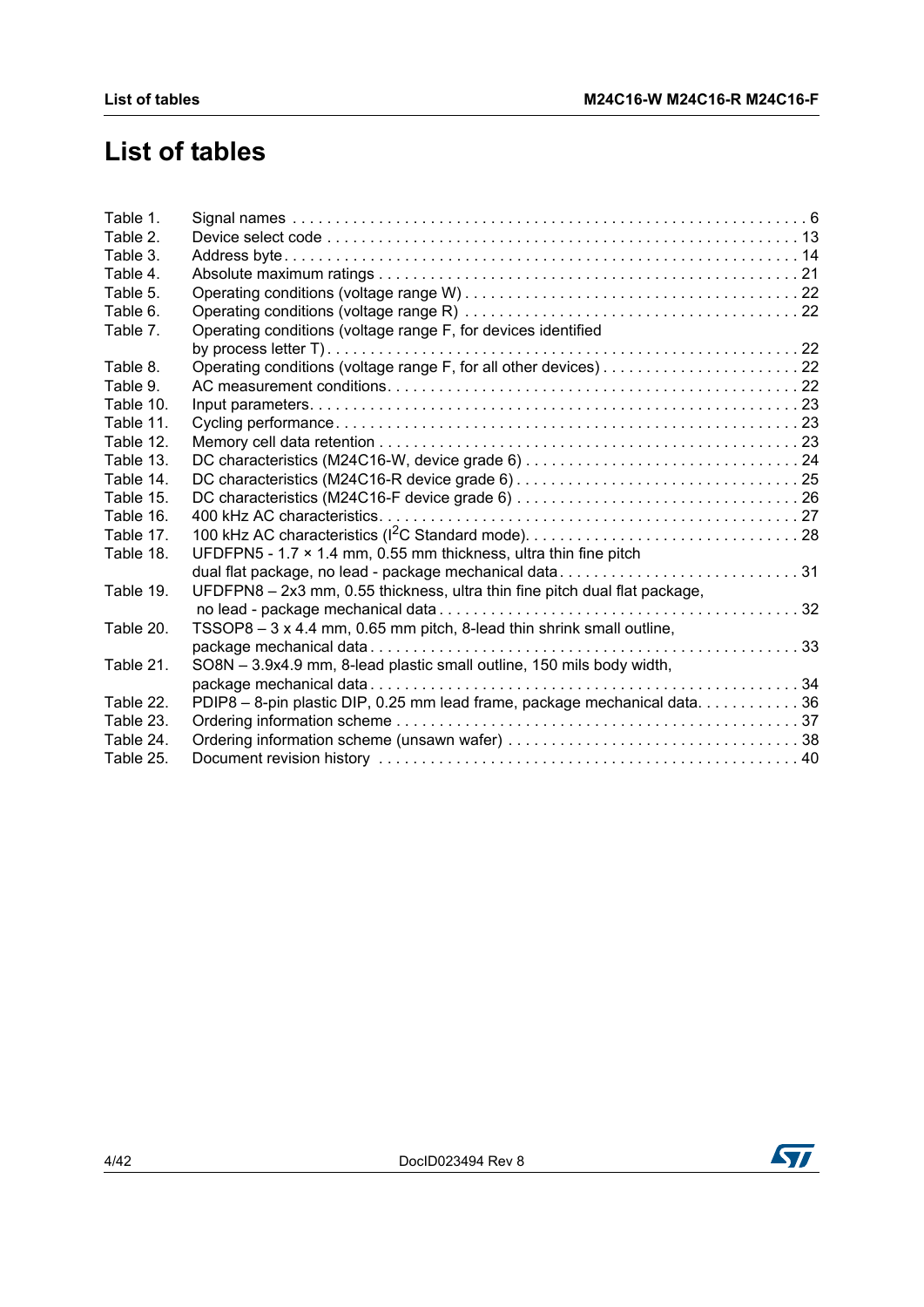# **List of figures**

| Maximum Rbus value versus bus parasitic capacitance (Cbus) for                             |
|--------------------------------------------------------------------------------------------|
|                                                                                            |
|                                                                                            |
| UFDFPN5 - 1.7x1.4 mm, 0.55 mm thickness, ultra thin fine pitch                             |
|                                                                                            |
| UFDFPN8 - 2x3 mm, 0.55 thickness, ultra thin fine pitch                                    |
|                                                                                            |
| TSSOP8 - 3x4.4 mm, 0.65 mm pitch, 8-lead thin shrink small outline,                        |
|                                                                                            |
| SO8N - 3.9x4.9 mm, 8-lead plastic small outline, 150 mils body width, package outline . 34 |
| SO8N - 3.9x4.9 mm, 8-lead plastic small outline, 150 mils body width,                      |
|                                                                                            |
| PDIP8 - 8-pin plastic DIP, 0.25 mm lead frame, package outline 36                          |
|                                                                                            |

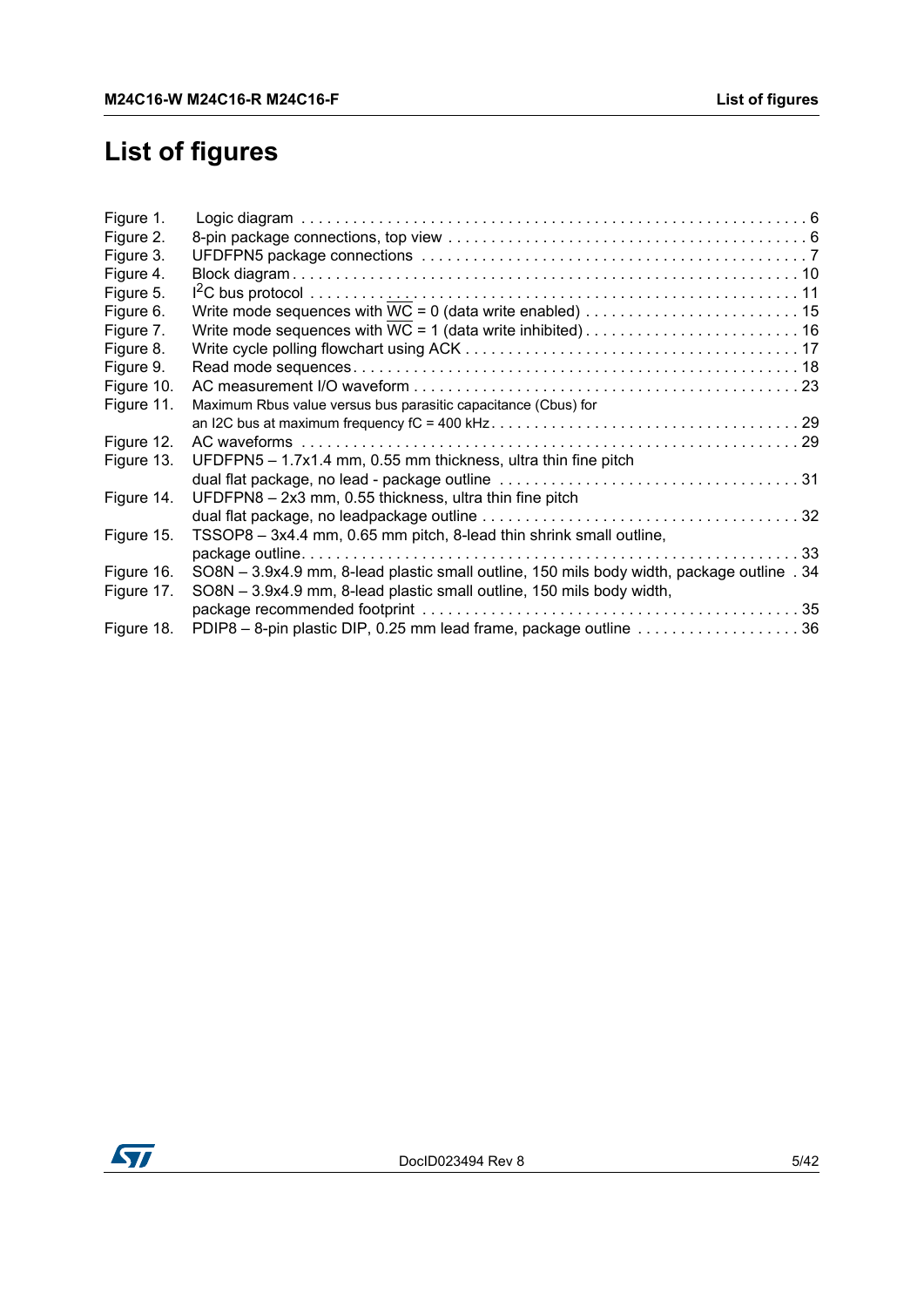# <span id="page-5-0"></span>**1 Description**

The M24C16 is a 16-Kbit I<sup>2</sup>C-compatible EEPROM (Electrically Erasable PROgrammable Memory) organized as  $2 K \times 8$  bits.

The M24C16-W can be accessed (Read and Write) with a supply voltage from 2.5 V to 5.5 V, the M24C16-R can be accessed (Read and Write) with a supply voltage from 1.8 V to 5.5 V, and the M24C16-F can be accessed either with a supply voltage from 1.7 V to 5.5 V (over the full temperature range) or with an extended supply voltage from 1.6 V to 1.7 V. All these devices operate with a clock frequency of 400 kHz.

<span id="page-5-2"></span>

**Figure 1. Logic diagram**

#### **Table 1. Signal names**

<span id="page-5-1"></span>

| Signal name     | <b>Function</b>      | <b>Direction</b> |
|-----------------|----------------------|------------------|
| <b>SDA</b>      | Serial Data          | $U$              |
| SCL             | Serial Clock         | Input            |
| $\overline{WC}$ | <b>Write Control</b> | Input            |
| $V_{\rm CC}$    | Supply voltage       |                  |
| $V_{SS}$        | Ground               |                  |

#### **Figure 2. 8-pin package connections, top view**

<span id="page-5-3"></span>

| NC<br>$NC$ <sup>2</sup><br>$NC$ <sup>3</sup><br>$V_{SS}$ [4 | $V_{\rm CC}$<br>8<br>7 D WC<br>$6$ SCL<br>$5$ SDA |           |
|-------------------------------------------------------------|---------------------------------------------------|-----------|
|                                                             |                                                   | MS30936V1 |

1. NC: Not Connected

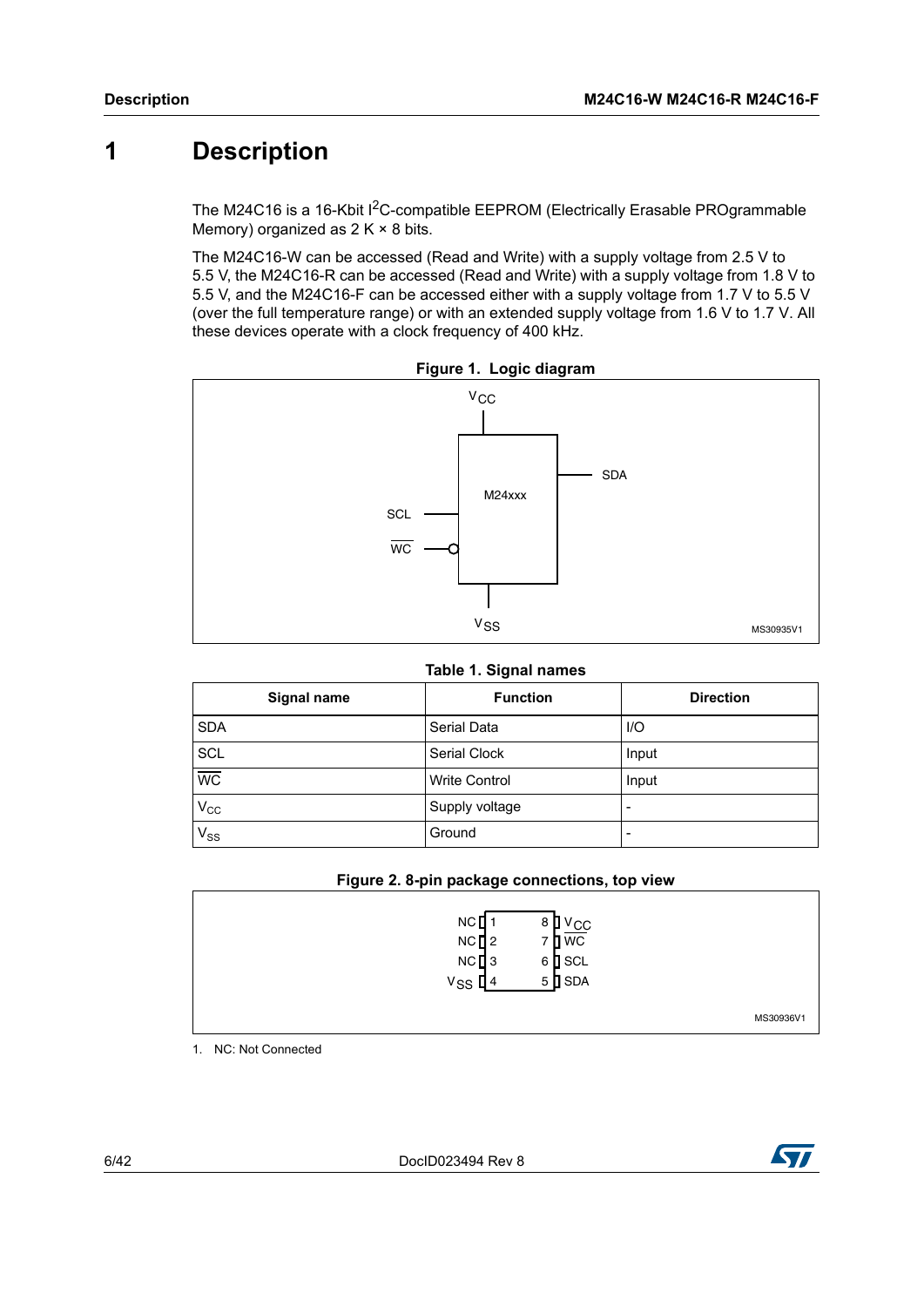<span id="page-6-0"></span>



1. See *[Section 9: Package mechanical data](#page-29-0)* for package dimensions, and how to identify pin 1

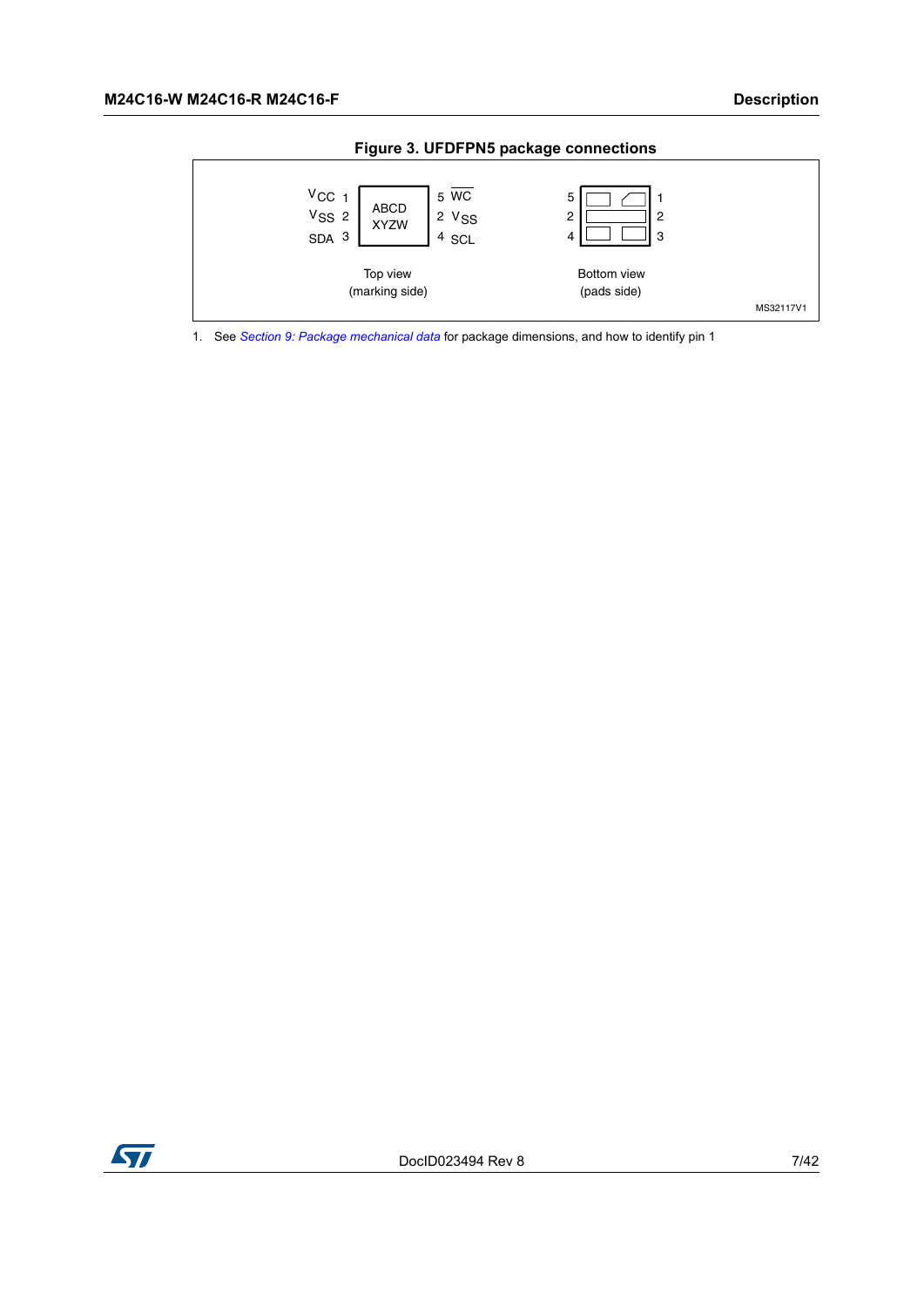# <span id="page-7-0"></span>**2 Signal description**

### <span id="page-7-1"></span>**2.1 Serial Clock (SCL)**

The signal applied on the SCL input is used to strobe the data available on SDA(in) and to output the data on SDA(out).

### <span id="page-7-2"></span>**2.2 Serial Data (SDA)**

SDA is an input/output used to transfer data in or data out of the device. SDA(out) is an open drain output that may be wire-OR'ed with other open drain or open collector signals on the bus. A pull-up resistor must be connected from Serial Data (SDA) to  $V_{CC}$  (*[Figure](#page-28-0) 11* indicates how to calculate the value of the pull-up resistor).

# <span id="page-7-3"></span>**2.3 Write Control (WC)**

This input signal is useful for protecting the entire contents of the memory from inadvertent write operations. Write operations are disabled to the entire memory array when Write Control (WC) is driven high. Write operations are enabled when Write Control (WC) is either driven low or left floating.

When Write Control (WC) is driven high, device select and address bytes are acknowledged, Data bytes are not acknowledged.

# <span id="page-7-4"></span>2.4 V<sub>SS</sub> (ground)

 $V_{SS}$  is the reference for the  $V_{CC}$  supply voltage.

# <span id="page-7-5"></span>**2.5** Supply voltage (V<sub>CC</sub>)

#### <span id="page-7-6"></span>**2.5.1** Operating supply voltage (V<sub>CC</sub>)

Prior to selecting the memory and issuing instructions to it, a valid and stable  $V_{CC}$  voltage within the specified  $[V_{CC}(min), V_{CC}(max)]$  range must be applied (see Operating conditions in *Section [8: DC and AC parameters](#page-21-0))*. In order to secure a stable DC supply voltage, it is recommended to decouple the  $V_{CC}$  line with a suitable capacitor (usually of the order of 10 nF to 100 nF) close to the  $V_{CC}/V_{SS}$  package pins.

This voltage must remain stable and valid until the end of the transmission of the instruction and, for a write instruction, until the completion of the internal write cycle  $(t_W)$ .

#### <span id="page-7-7"></span>**2.5.2 Power-up conditions**

The  $V_{CC}$  voltage has to rise continuously from 0 V up to the minimum  $V_{CC}$  operating voltage (see Operating conditions in *Section [8: DC and AC parameters](#page-21-0))*.

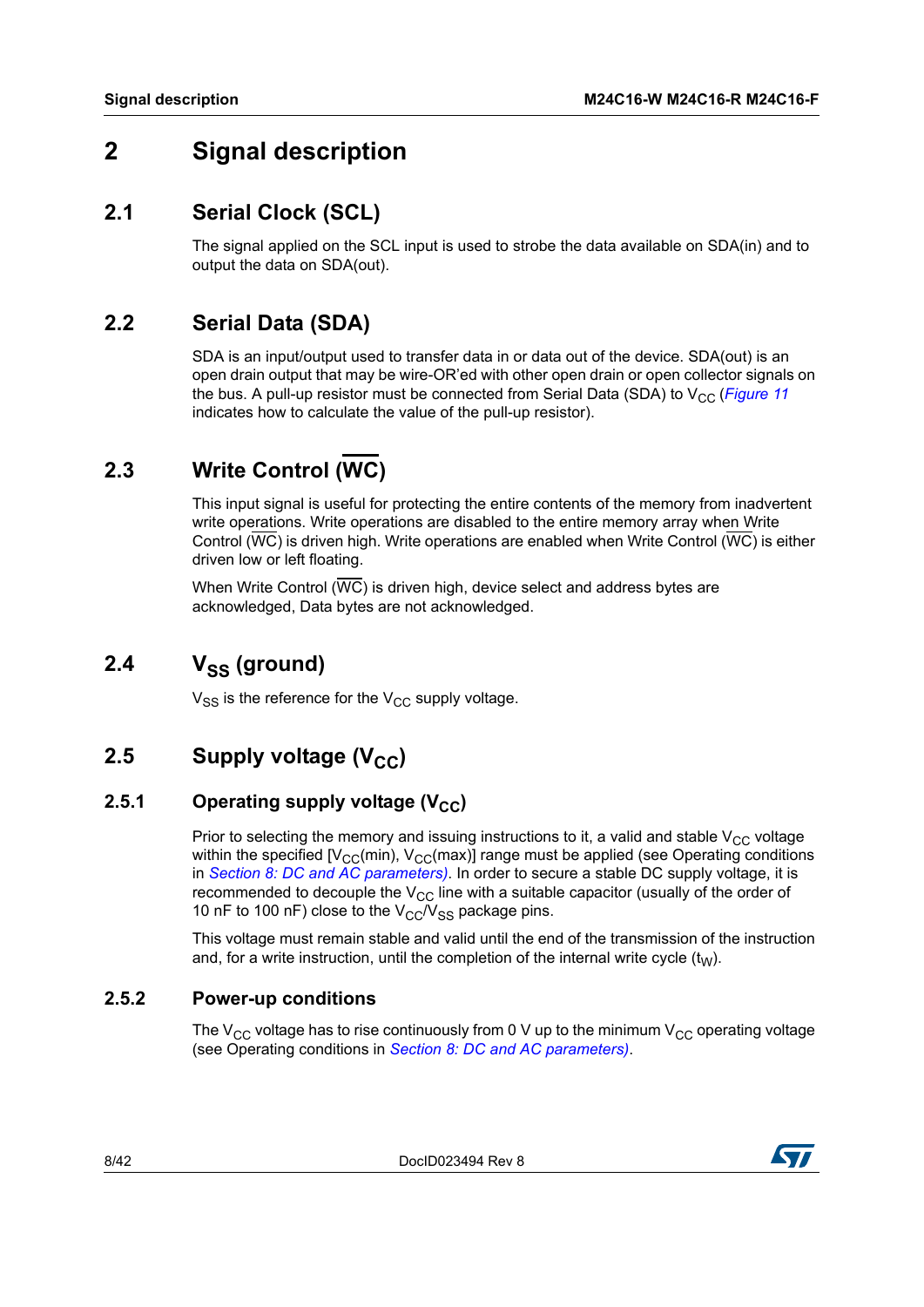#### <span id="page-8-0"></span>**2.5.3 Device reset**

In order to prevent inadvertent write operations during power-up, a power-on-reset (POR) circuit is included.

At power-up, the device does not respond to any instruction until  $V_{CC}$  has reached the internal reset threshold voltage. This threshold is lower than the minimum  $V_{CC}$  operating voltage (see Operating conditions in *Section [8: DC and AC parameters](#page-21-0)*). When V<sub>CC</sub> passes over the POR threshold, the device is reset and enters the Standby Power mode; however, the device must not be accessed until  $V_{CC}$  reaches a valid and stable DC voltage within the specified [V<sub>CC</sub>(min), V<sub>CC</sub>(max)] range (see Operating conditions in *Section 8: DC and AC [parameters](#page-21-0)*).

In a similar way, during power-down (continuous decrease in  $V_{CC}$ ), the device must not be accessed when V<sub>CC</sub> drops below V<sub>CC</sub>(min). When V<sub>CC</sub> drops below the threshold voltage, the device stops responding to any instruction sent to it.

#### <span id="page-8-1"></span>**2.5.4 Power-down conditions**

During power-down (continuous decrease in  $V_{CC}$ ), the device must be in the Standby Power mode (mode reached after decoding a Stop condition, assuming that there is no internal write cycle in progress).

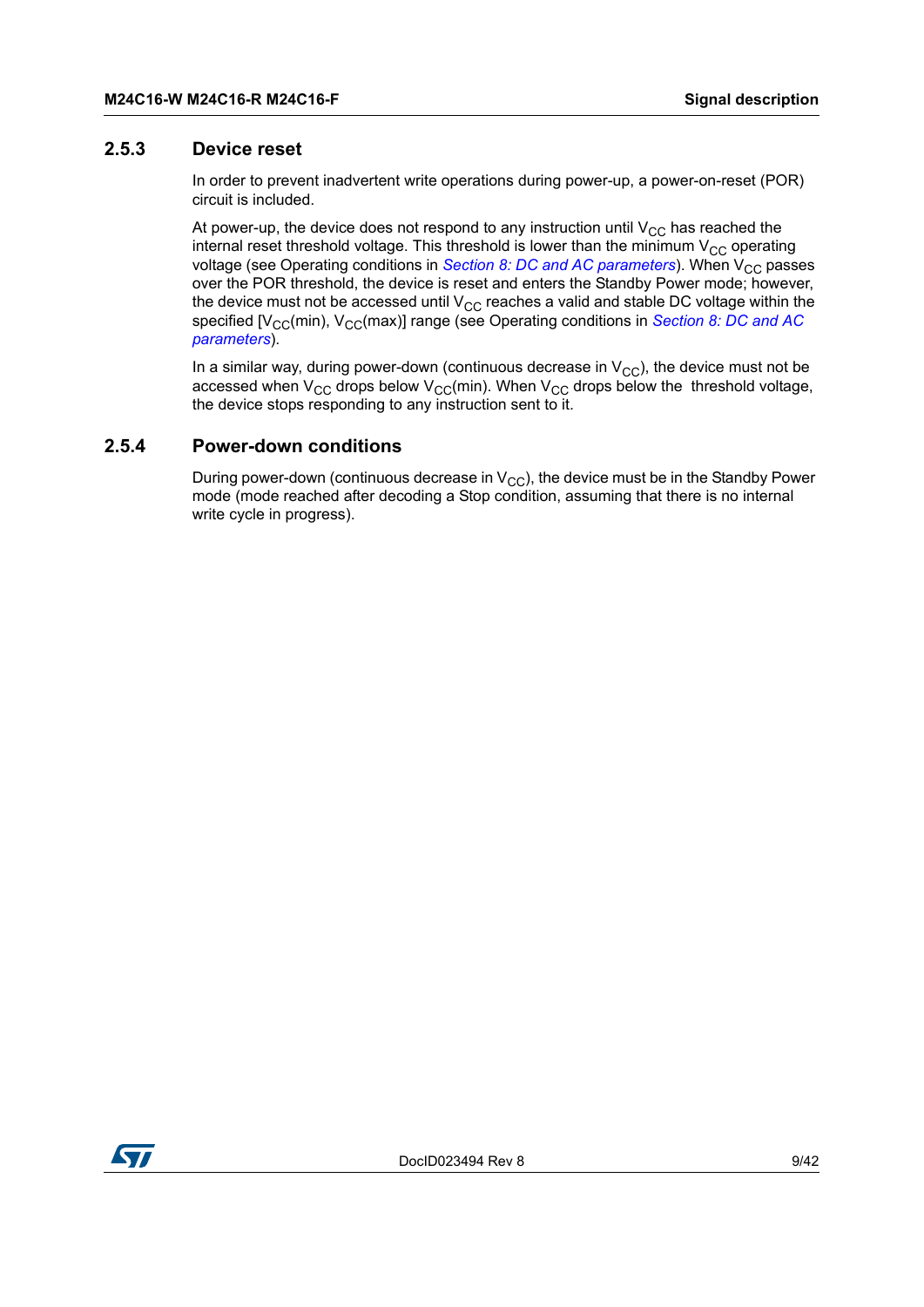# <span id="page-9-0"></span>**3 Memory organization**

The memory is organized as shown below.

<span id="page-9-1"></span>

**Figure 4. Block diagram**

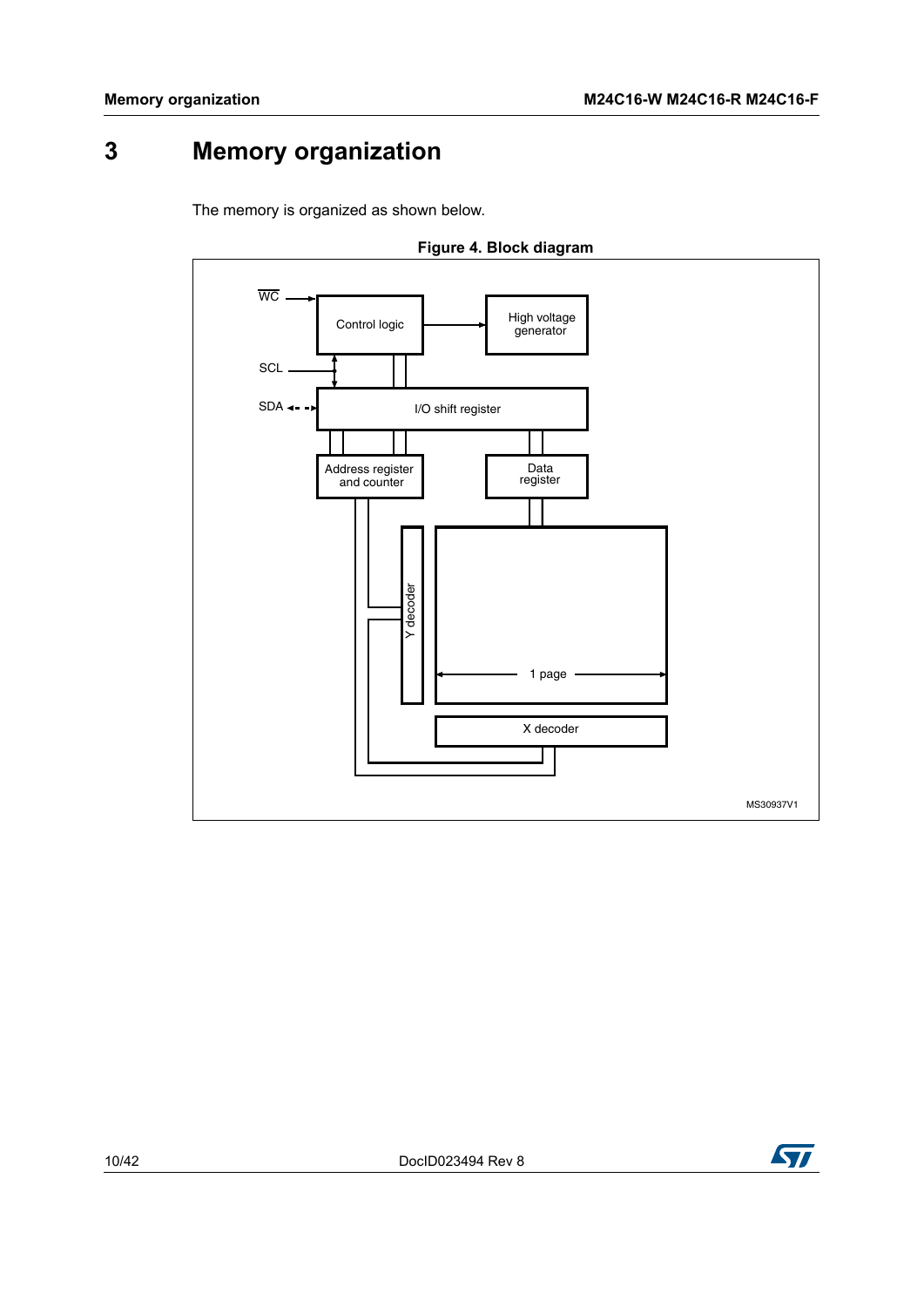# <span id="page-10-0"></span>**4 Device operation**

The device supports the I<sup>2</sup>C protocol. This is summarized in *[Figure](#page-10-1)* 5. Any device that sends data on to the bus is defined to be a transmitter, and any device that reads the data to be a receiver. The device that controls the data transfer is known as the bus master, and the other as the slave device. A data transfer can only be initiated by the bus master, which will also provide the serial clock for synchronization. The device is always a slave in all communications.

<span id="page-10-1"></span>



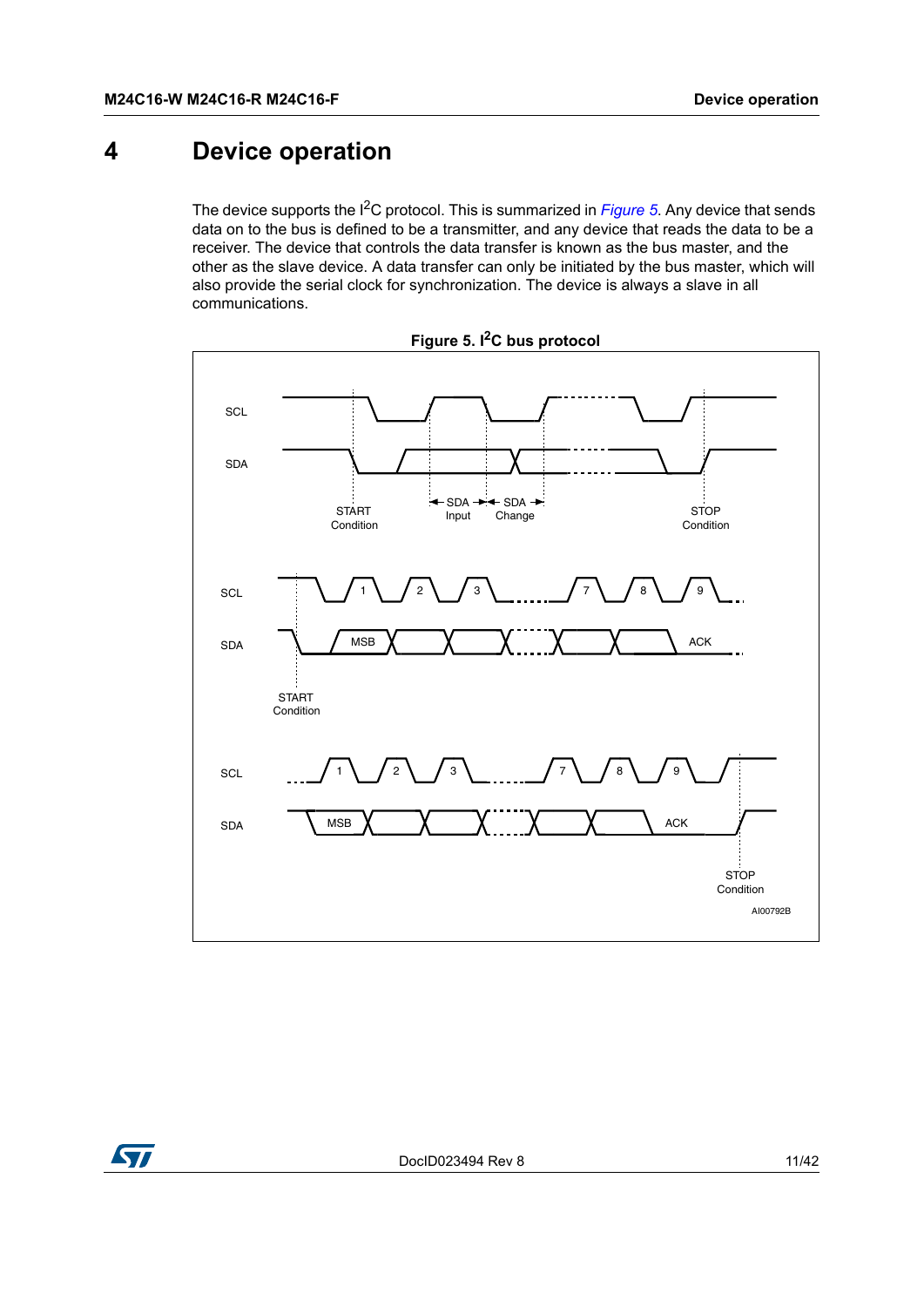### <span id="page-11-0"></span>**4.1 Start condition**

Start is identified by a falling edge of Serial Data (SDA) while Serial Clock (SCL) is stable in the high state. A Start condition must precede any data transfer instruction. The device continuously monitors (except during a Write cycle) Serial Data (SDA) and Serial Clock (SCL) for a Start condition.

### <span id="page-11-1"></span>**4.2 Stop condition**

Stop is identified by a rising edge of Serial Data (SDA) while Serial Clock (SCL) is stable and driven high. A Stop condition terminates communication between the device and the bus master. A Read instruction that is followed by NoAck can be followed by a Stop condition to force the device into the Standby mode.

A Stop condition at the end of a Write instruction triggers the internal Write cycle.

### <span id="page-11-2"></span>**4.3 Data input**

During data input, the device samples Serial Data (SDA) on the rising edge of Serial Clock (SCL). For correct device operation, Serial Data (SDA) must be stable during the rising edge of Serial Clock (SCL), and the Serial Data (SDA) signal must change *only* when Serial Clock (SCL) is driven low.

### <span id="page-11-3"></span>**4.4 Acknowledge bit (ACK)**

The acknowledge bit is used to indicate a successful byte transfer. The bus transmitter, whether it be bus master or slave device, releases Serial Data (SDA) after sending eight bits of data. During the 9<sup>th</sup> clock pulse period, the receiver pulls Serial Data (SDA) low to acknowledge the receipt of the eight data bits.

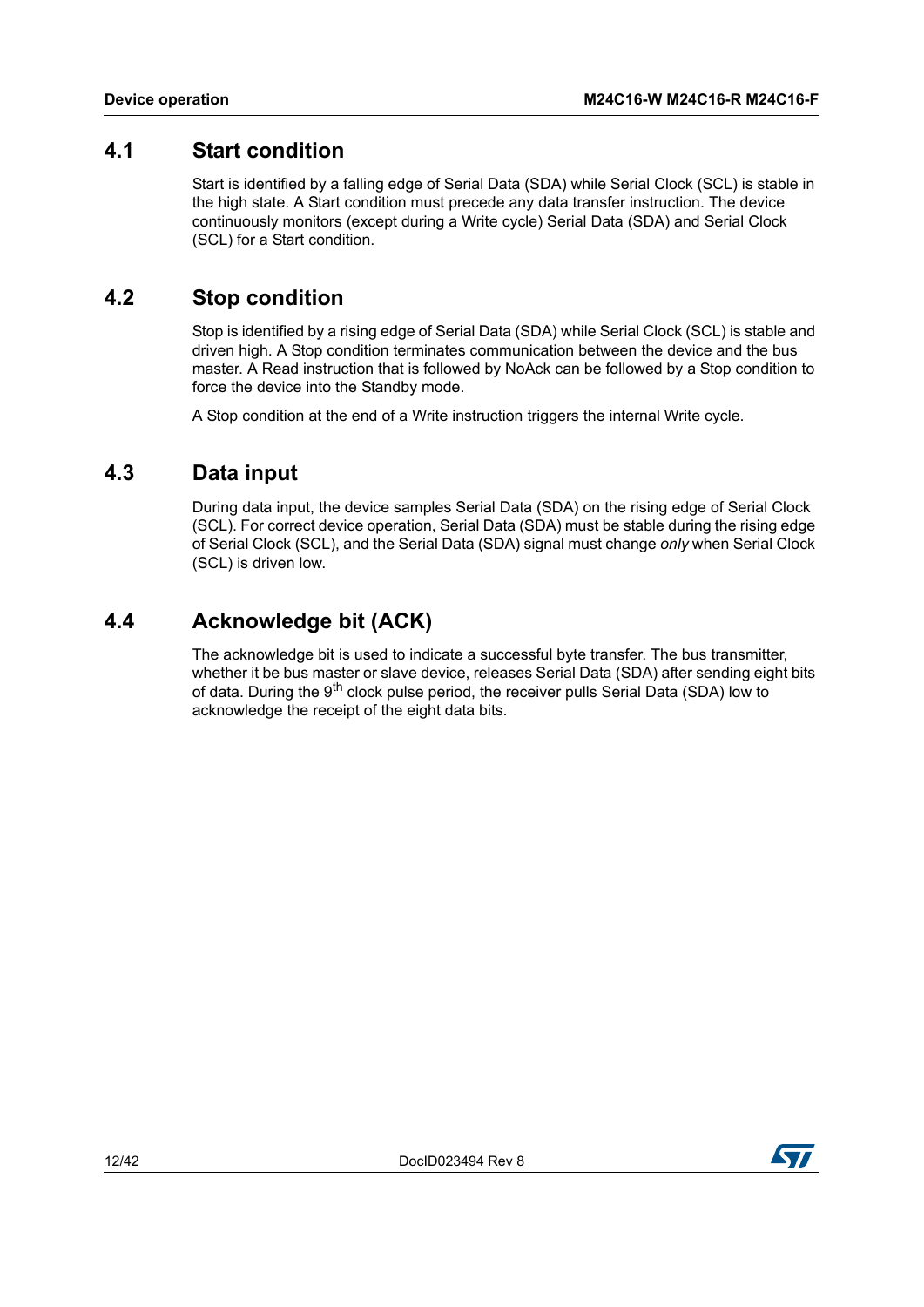### <span id="page-12-0"></span>**4.5 Device addressing**

To start communication between the bus master and the slave device, the bus master must initiate a Start condition. Following this, the bus master sends the device select code, shown in *[Table](#page-12-1) 2* (most significant bit first).

<span id="page-12-1"></span>

| Device type identifier <sup>(1)</sup> |    |    |                |     | <b>Chip Enable address</b> |    | <b>RW</b>       |
|---------------------------------------|----|----|----------------|-----|----------------------------|----|-----------------|
| b7                                    | b6 | b5 | b <sub>4</sub> | b3  | b2                         | b1 | b0              |
|                                       |    |    |                | A10 | A9                         | A8 | $R\overline{W}$ |

|  | Table 2. Device select code |  |
|--|-----------------------------|--|
|  |                             |  |

1. The most significant bit, b7, is sent first.

The  $8^{th}$  bit is the Read/Write bit (RW). This bit is set to 1 for Read and 0 for Write operations.

If a match occurs on the device select code, the corresponding device gives an acknowledgment on Serial Data (SDA) during the 9<sup>th</sup> bit time. If the device does not match the device select code, it deselects itself from the bus, and goes into Standby mode.

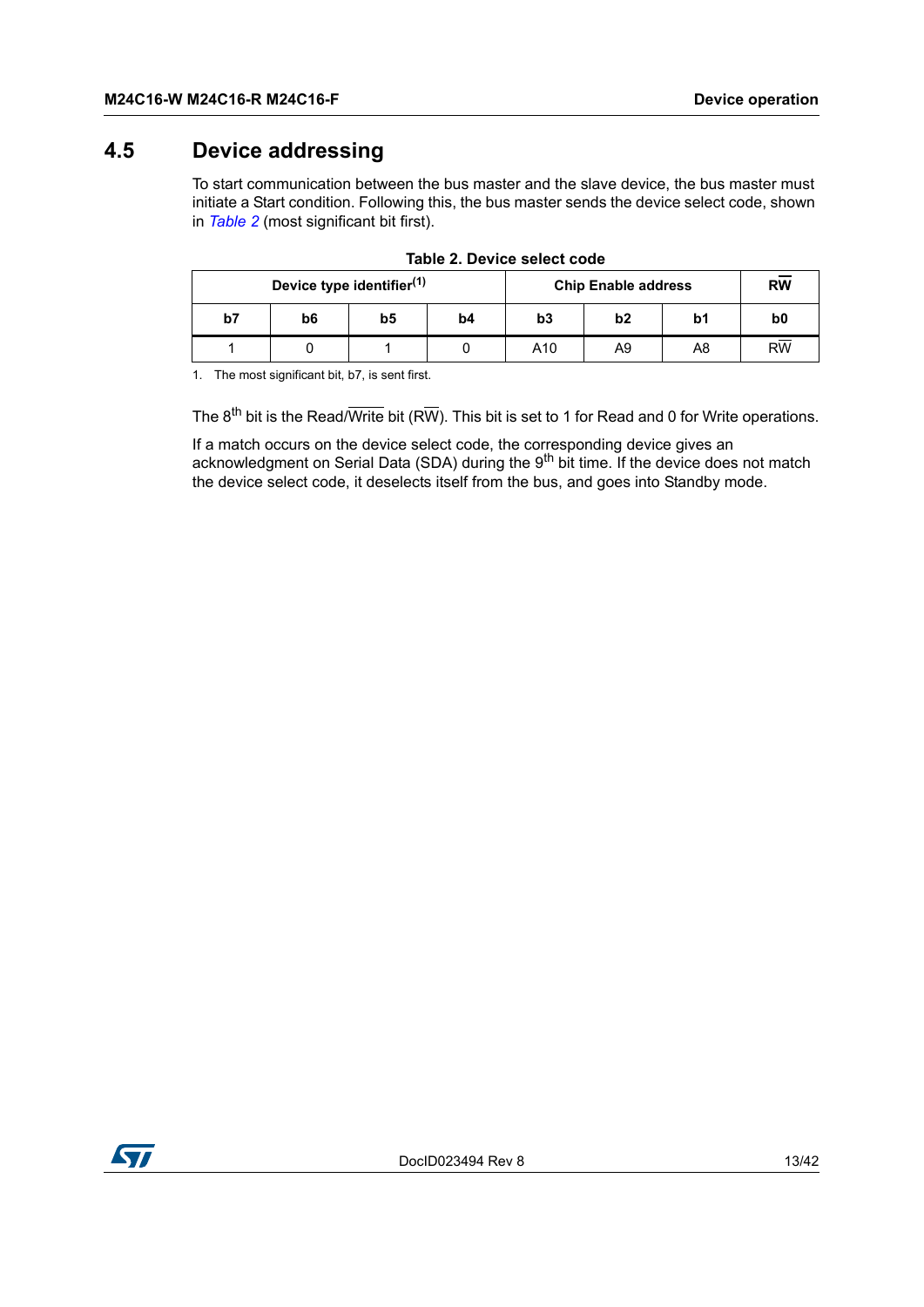# <span id="page-13-0"></span>**5 Instructions**

### <span id="page-13-1"></span>**5.1 Write operations**

Following a Start condition the bus master sends a device select code with the R/W bit (RW) reset to 0. The device acknowledges this, as shown in *[Figure](#page-14-1) 6*, and waits for the address byte. The device responds to each address byte with an acknowledge bit, and then waits for the data byte.

<span id="page-13-2"></span>

| Table 3. Address byte |    |    |    |    |   |  |    |
|-----------------------|----|----|----|----|---|--|----|
| А,                    | A6 | nu | A4 | A3 | ∼ |  | AU |

When the bus master generates a Stop condition immediately after a data byte Ack bit (in the "10<sup>th</sup> bit" time slot), either at the end of a Byte Write or a Page Write, the internal Write cycle  $t_{\text{W}}$  is triggered. A Stop condition at any other time slot does not trigger the internal Write cycle.

After the Stop condition and the successful completion of an internal Write cycle  $(t<sub>W</sub>)$ , the device internal address counter is automatically incremented to point to the next byte after the last modified byte.

During the internal Write cycle, Serial Data (SDA) is disabled internally, and the device does not respond to any requests.

If the Write Control input (WC) is driven High, the Write instruction is not executed and the accompanying data bytes are *not* acknowledged, as shown in *[Figure](#page-15-1) 7*.

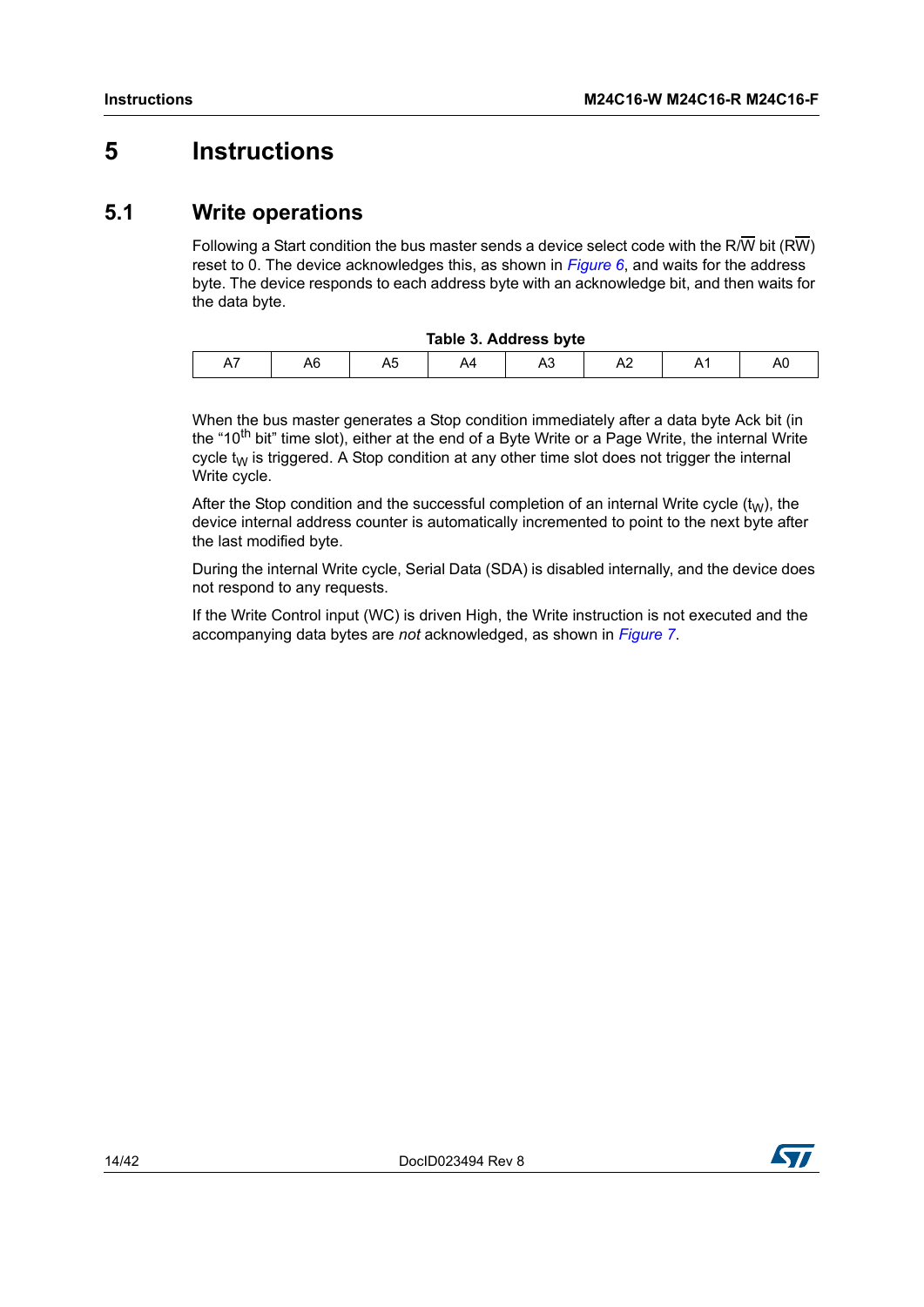#### <span id="page-14-0"></span>**5.1.1 Byte Write**

After the device select code and the address byte, the bus master sends one data byte. If the addressed location is Write-protected, by Write Control  $(\overline{WC})$  being driven high, the device replies with NoAck, and the location is not modified. If, instead, the addressed location is not Write-protected, the device replies with Ack. The bus master terminates the transfer by generating a Stop condition, as shown in *[Figure](#page-14-1) 6*.

<span id="page-14-1"></span>

**Figure 6. Write mode sequences with WC = 0 (data write enabled)**

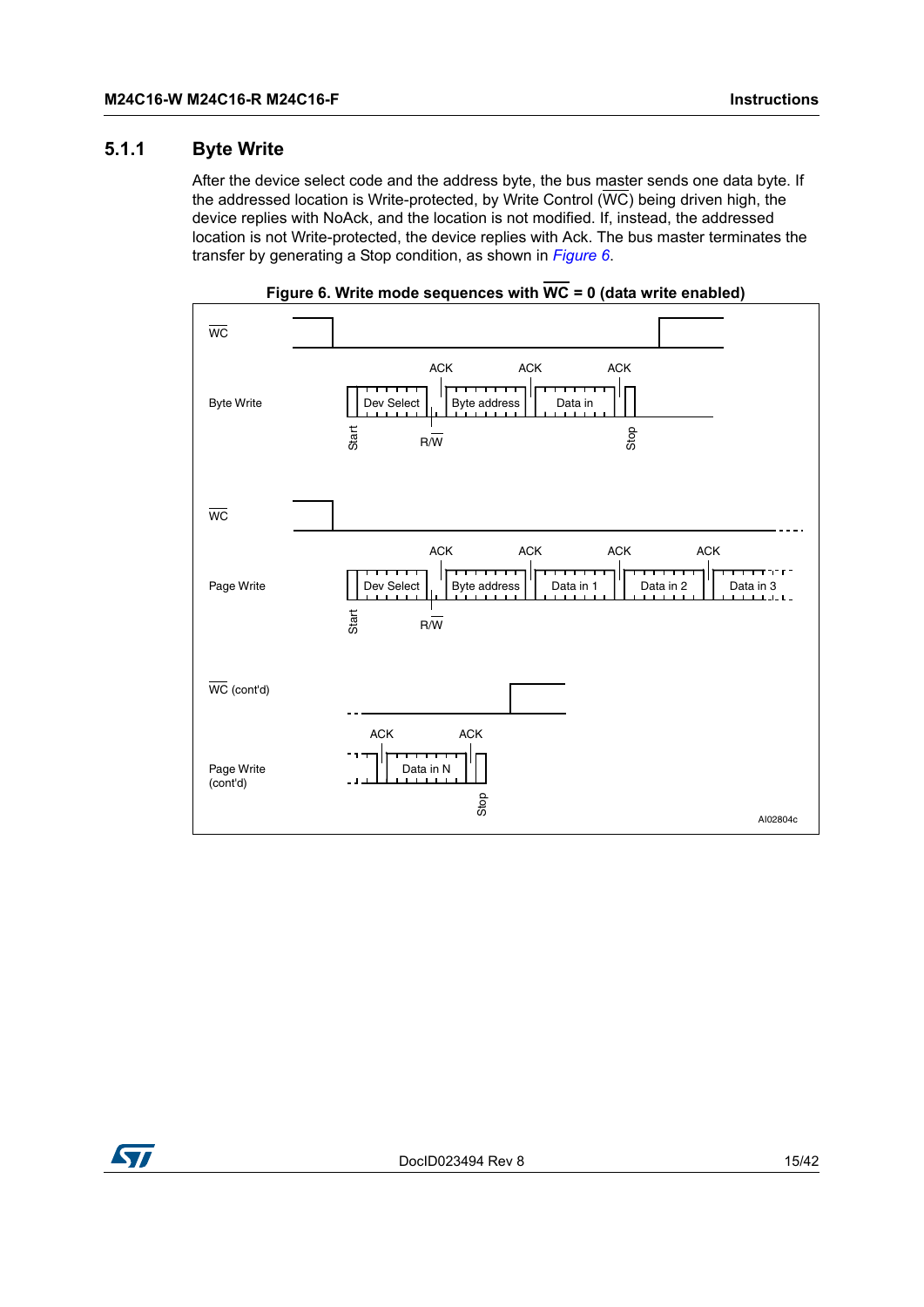#### <span id="page-15-0"></span>**5.1.2 Page Write**

The Page Write mode allows up to 16 byte to be written in a single Write cycle, provided that they are all located in the same page in the memory: that is, the most significant memory address bits, A10/A4, are the same. If more bytes are sent than will fit up to the end of the page, a "roll-over" occurs, i.e. the bytes exceeding the page end are written on the same page, from location 0.

The bus master sends from 1 to 16 byte of data, each of which is acknowledged by the device if Write Control ( $\overline{WC}$ ) is low. If Write Control ( $\overline{WC}$ ) is high, the contents of the addressed memory location are not modified, and each data byte is followed by a NoAck, as shown in *[Figure](#page-15-1) 7*. After each transferred byte, the internal page address counter is incremented.

The transfer is terminated by the bus master generating a Stop condition.

<span id="page-15-1"></span>

**Figure 7. Write mode sequences with WC = 1 (data write inhibited)**

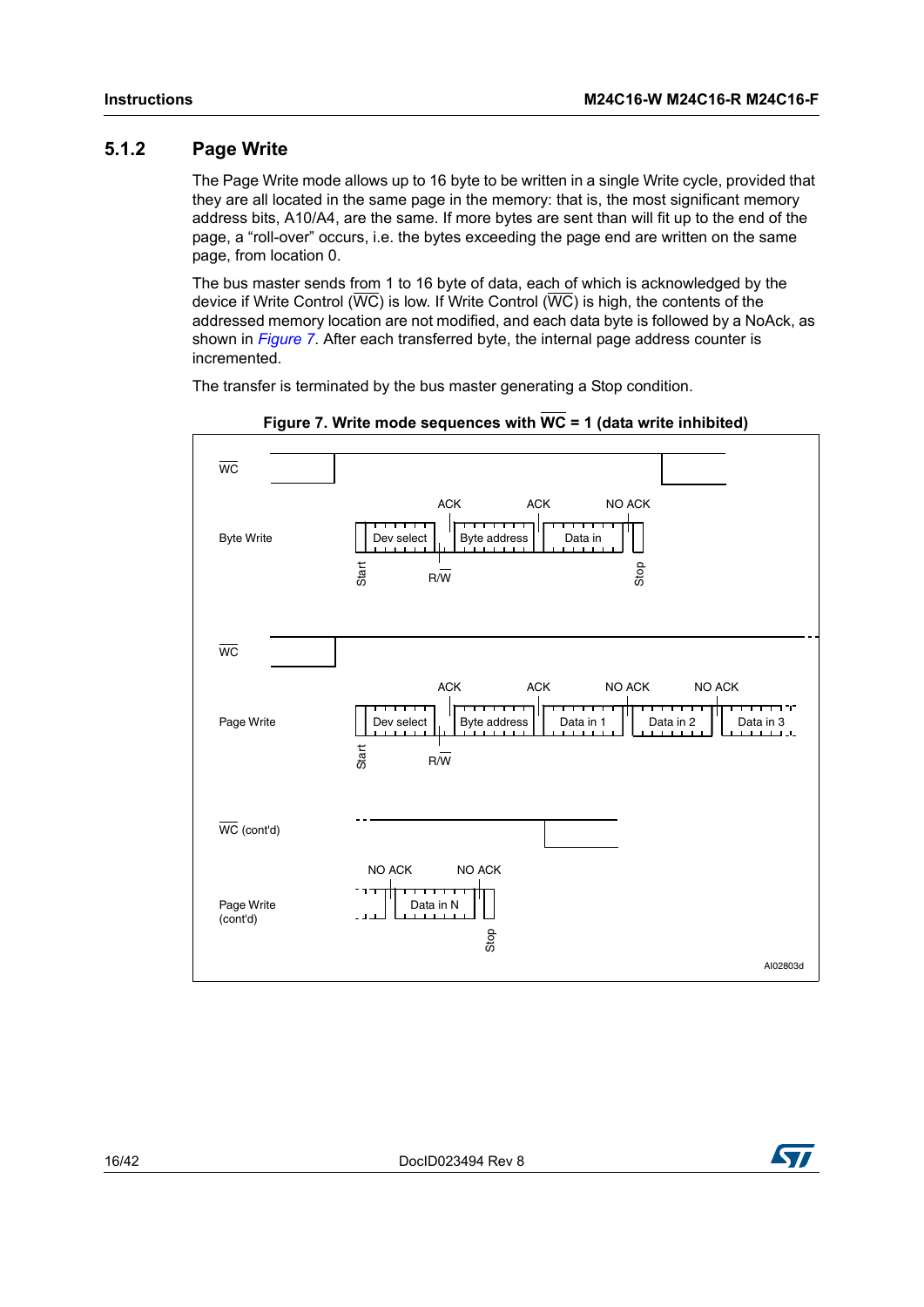#### <span id="page-16-0"></span>**5.1.3 Minimizing Write delays by polling on ACK**

The maximum Write time (t<sub>w</sub>) is shown in AC characteristics tables in *Section 8: DC and AC [parameters](#page-21-0)*, but the typical time is shorter. To make use of this, a polling sequence can be used by the bus master.

The sequence, as shown in *[Figure](#page-16-1) 8*, is:

- Initial condition: a Write cycle is in progress.
- Step 1: the bus master issues a Start condition followed by a device select code (the first byte of the new instruction).
- <span id="page-16-1"></span>Step 2: if the device is busy with the internal Write cycle, no Ack will be returned and the bus master goes back to Step 1. If the device has terminated the internal Write cycle, it responds with an Ack, indicating that the device is ready to receive the second part of the instruction (the first byte of this instruction having been sent during Step 1).



**Figure 8. Write cycle polling flowchart using ACK**



DocID023494 Rev 8 17/42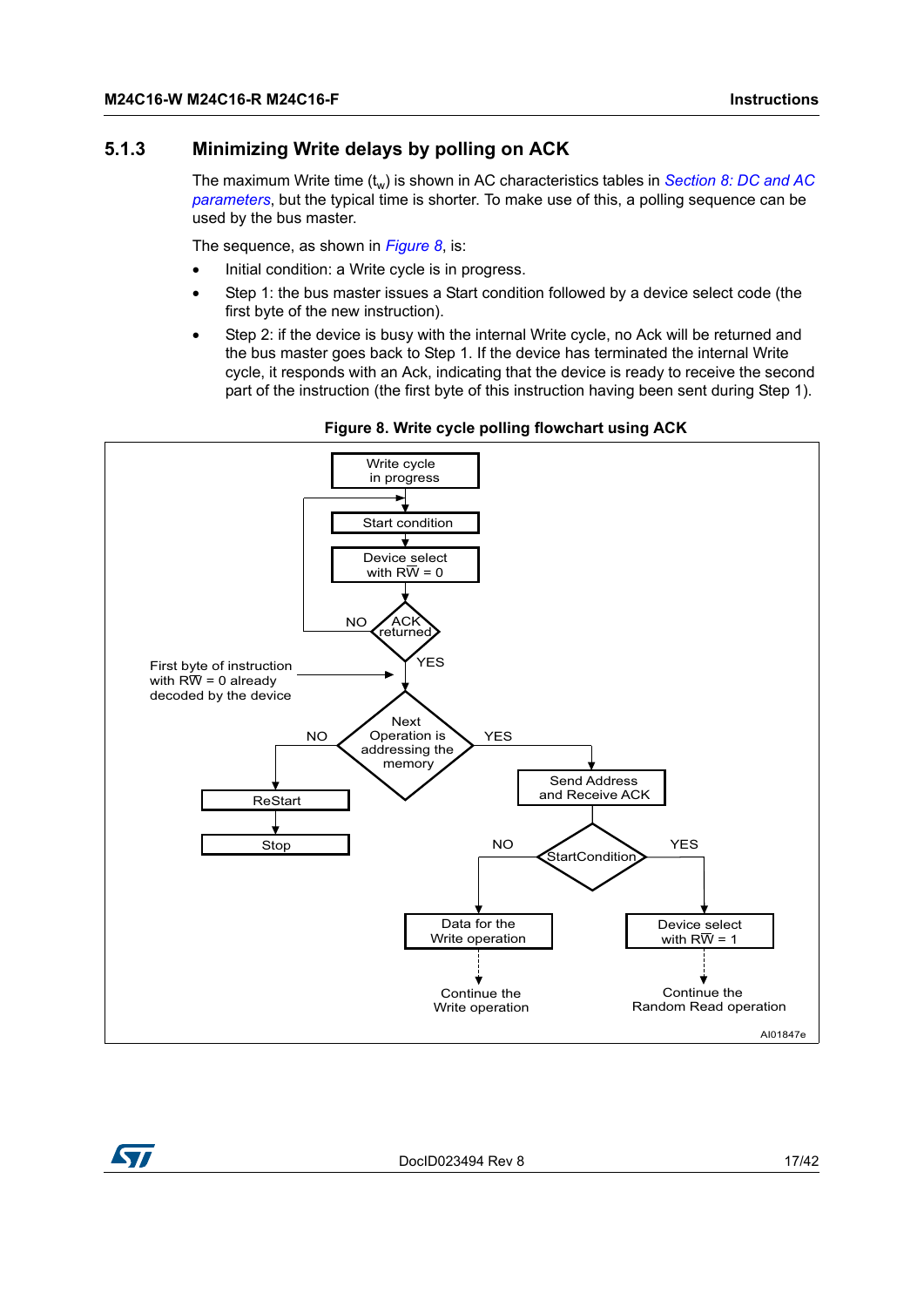### <span id="page-17-0"></span>**5.2 Read operations**

Read operations are performed independently of the state of the Write Control ( $\overline{WC}$ ) signal.

After the successful completion of a Read operation, the device internal address counter is incremented by one, to point to the next byte address.

For the Read instructions, after each byte read (data out), the device waits for an acknowledgment (data in) during the 9th bit time. If the bus master does not acknowledge during this 9th time, the device terminates the data transfer and switches to its Standby mode.

<span id="page-17-1"></span>



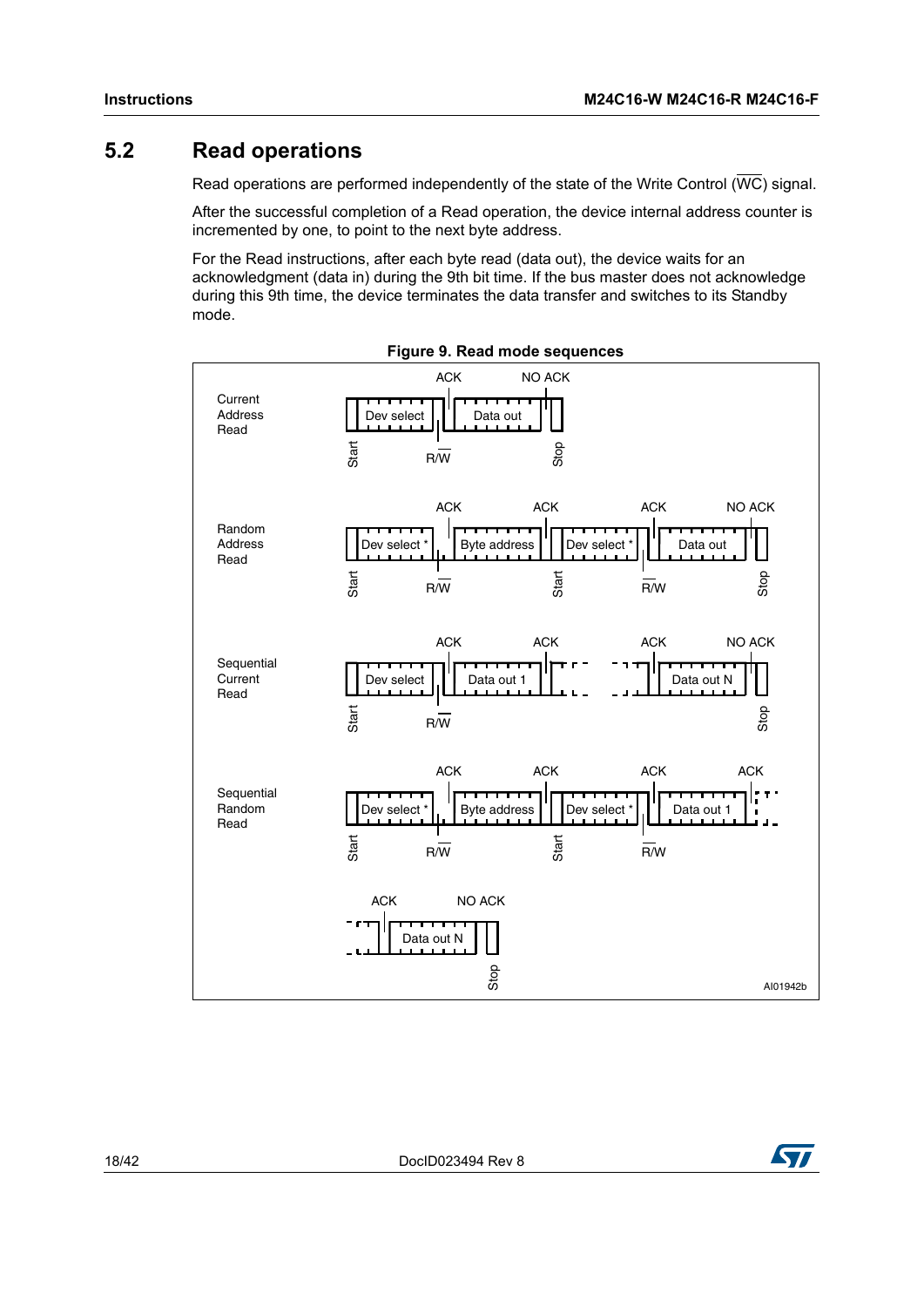#### <span id="page-18-0"></span>**5.2.1 Random Address Read**

A dummy Write is first performed to load the address into this address counter (as shown in *[Figure](#page-17-1) 9*) but *without* sending a Stop condition. Then, the bus master sends another Start condition, and repeats the device select code, with the RW bit set to 1. The device acknowledges this, and outputs the contents of the addressed byte. The bus master must *not* acknowledge the byte, and terminates the transfer with a Stop condition.

#### <span id="page-18-1"></span>**5.2.2 Current Address Read**

For the Current Address Read operation, following a Start condition, the bus master only sends a device select code with the R/W bit set to 1. The device acknowledges this, and outputs the byte addressed by the internal address counter. The counter is then incremented. The bus master terminates the transfer with a Stop condition, as shown in *[Figure](#page-17-1) 9*, *without* acknowledging the byte.

#### <span id="page-18-2"></span>**5.2.3 Sequential Read**

This operation can be used after a Current Address Read or a Random Address Read. The bus master *does* acknowledge the data byte output, and sends additional clock pulses so that the device continues to output the next byte in sequence. To terminate the stream of bytes, the bus master must *not* acknowledge the last byte, and *must* generate a Stop condition, as shown in *[Figure](#page-17-1) 9*.

The output data comes from consecutive addresses, with the internal address counter automatically incremented after each byte output. After the last memory address, the address counter "rolls-over", and the device continues to output data from memory address 00h.

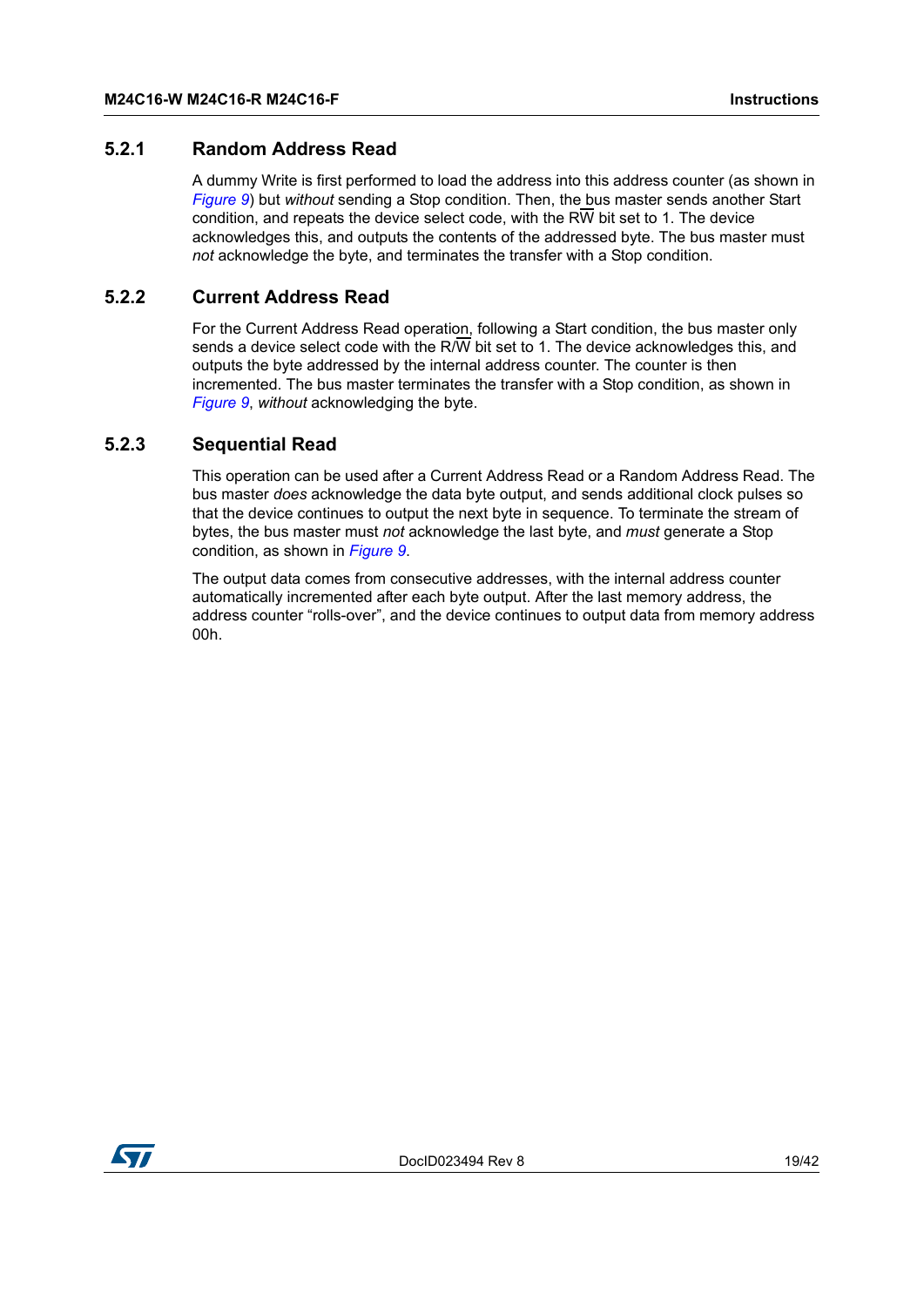# <span id="page-19-0"></span>**6 Initial delivery state**

The device is delivered with all the memory array bits set to 1 (each byte contains FFh).

When delivered in unsawn wafer, all memory bits are set to 1 (each memory byte contains FFh) except the last byte located at address FFFh which is written with the value 22h.

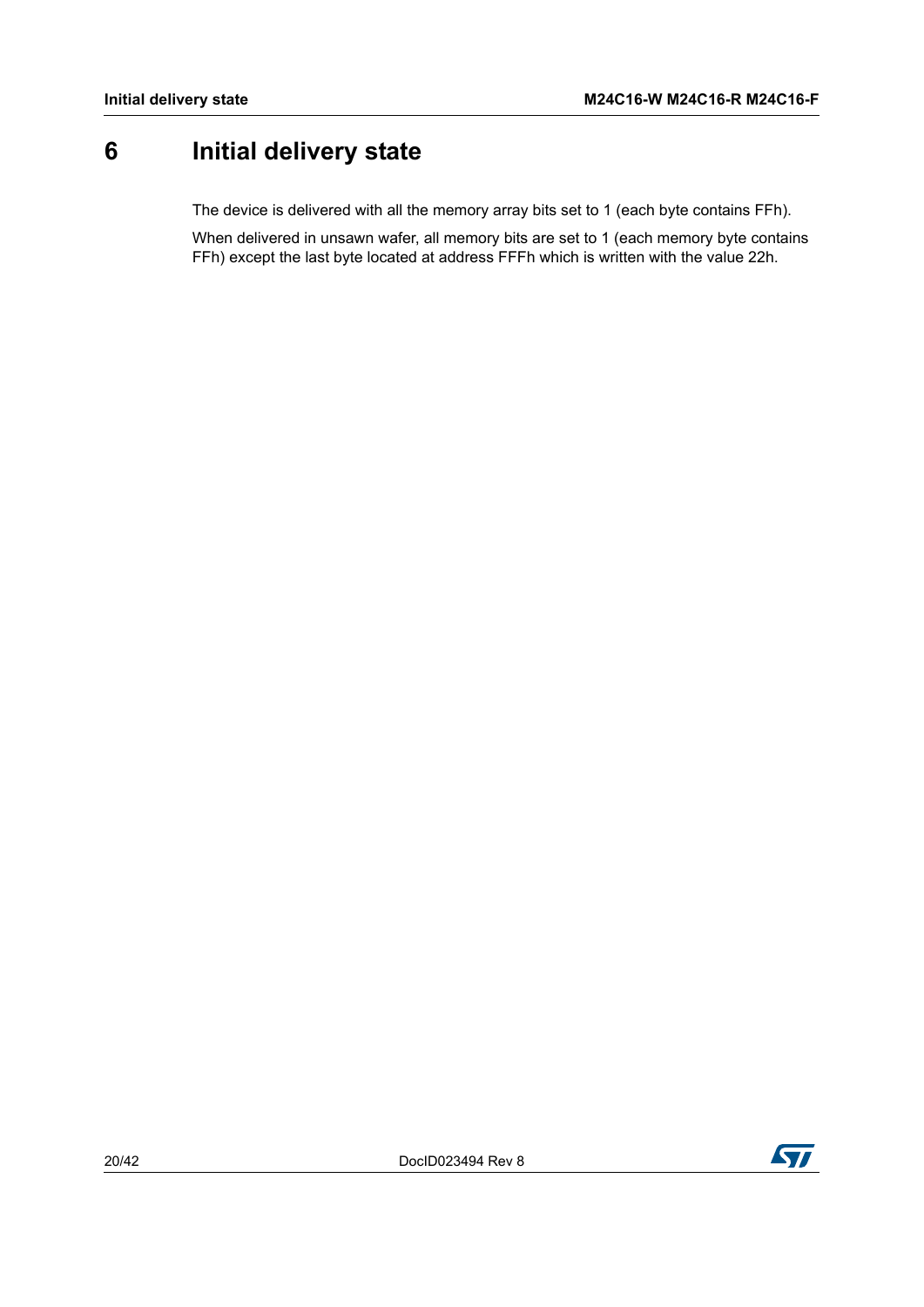# <span id="page-20-0"></span>**7 Maximum rating**

Stressing the device outside the ratings listed in *[Table](#page-20-1) 4* may cause permanent damage to the device. These are stress ratings only, and operation of the device at these, or any other conditions outside those indicated in the operating sections of this specification, is not implied. Exposure to absolute maximum rating conditions for extended periods may affect device reliability.

<span id="page-20-1"></span>

| <b>Symbol</b>             | <b>Parameter</b>                                      | Min.    | Max.                    | Unit        |
|---------------------------|-------------------------------------------------------|---------|-------------------------|-------------|
|                           | Ambient operating temperature                         | $-40$   | 130                     | °C          |
| $\mathsf{T}_{\text{STG}}$ | Storage temperature                                   | $-65$   | 150                     | $^{\circ}C$ |
| T <sub>LEAD</sub>         | Lead temperature during soldering                     |         | see note <sup>(1)</sup> |             |
|                           | PDIP-specific lead temperature during soldering       |         | $260^{(2)}$             | $^{\circ}C$ |
| $I_{OL}$                  | DC output current $(SDA = 0)$                         |         | 5                       | mA          |
| $V_{10}$                  | Input or output range                                 | $-0.50$ | 6.5                     | v           |
| $V_{\rm CC}$              | Supply voltage                                        | $-0.50$ | 6.5                     | v           |
| <b>VESD</b>               | Electrostatic pulse (Human Body model) <sup>(3)</sup> |         | $3000^{(4)}$            | v           |

|  |  | Table 4. Absolute maximum ratings |  |
|--|--|-----------------------------------|--|
|--|--|-----------------------------------|--|

1. Compliant with JEDEC Std J-STD-020D (for small body, Sn-Pb or Pb-free assembly), the ST ECOPACK® 7191395 specification, and the European directive on Restrictions of Hazardous Substances (RoHS directive 2011/65/EU of July 2011).

2.  $T_{LEAD}$  max must not be applied for more than 10 s.

3. Positive and negative pulses applied on different combinations of pin connections, according to AEC-Q100-002 (compliant with ANSI/ESDA/JEDEC JS-001-2012 standard, C1=100 pF, R1=1500 Ω).

4. 4000 V for devices identified by process letters S or G.

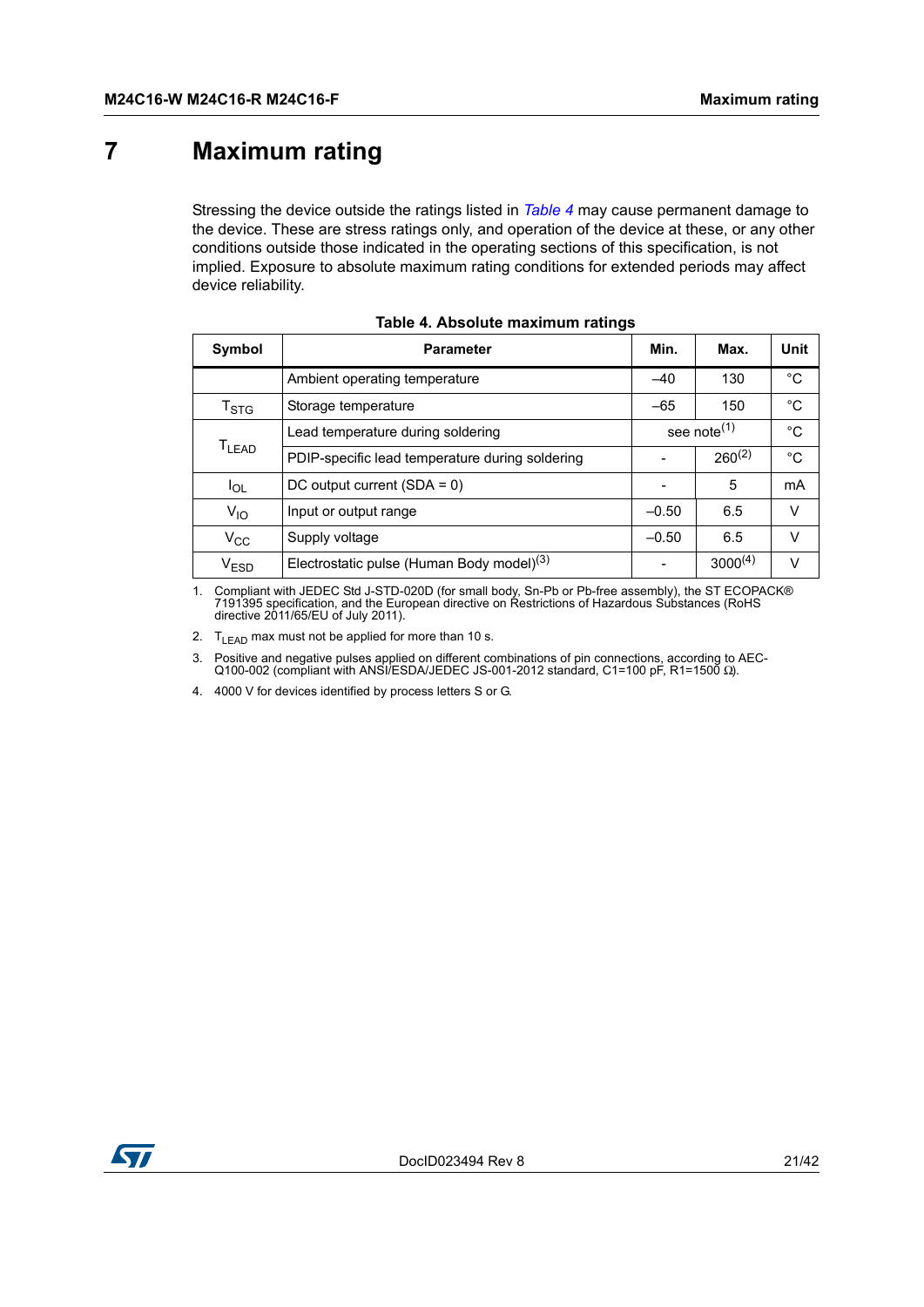# <span id="page-21-0"></span>**8 DC and AC parameters**

This section summarizes the operating and measurement conditions, and the DC and AC characteristics of the device.

<span id="page-21-1"></span>

| Symbol       | <b>Parameter</b>              | Min. | Max. | Unit        |
|--------------|-------------------------------|------|------|-------------|
| $\rm v_{cc}$ | Supply voltage                | 2.5  | 5.5  |             |
| $T_A$        | Ambient operating temperature | -40  | 85   | $^{\circ}C$ |
| $f_{\rm C}$  | Operating clock frequency     | -    | 400  | kHz         |

#### **Table 5. Operating conditions (voltage range W)**

#### **Table 6. Operating conditions (voltage range R)**

<span id="page-21-2"></span>

| Symbol                  | <b>Parameter</b>              | Min.  | Max. | Unit |
|-------------------------|-------------------------------|-------|------|------|
| $\rm v_{cc}$            | Supply voltage                | 1.8   | 5.5  |      |
| $T_A$                   | Ambient operating temperature | $-40$ | 85   | °C   |
| $\mathsf{f}_\mathsf{C}$ | Operating clock frequency     |       | 400  | kHz  |

#### **Table 7. Operating conditions (voltage range F, for devices identified by process letter T)**

<span id="page-21-3"></span>

| Symbol                  | <b>Parameter</b>                     | Min.  |       | Max.  | Unit |               |  |
|-------------------------|--------------------------------------|-------|-------|-------|------|---------------|--|
| $\rm v_{cc}$            | Supply voltage                       | 1.60  | 1.65  | 1.70  | 5.5  | $\mathcal{L}$ |  |
| $T_A$                   | Ambient operating temperature: READ  | $-40$ | $-40$ | $-40$ | 85   | °C            |  |
|                         | Ambient operating temperature: WRITE | 0     | $-20$ | $-40$ | 85   |               |  |
| $\mathsf{f}_\mathsf{C}$ | Operating clock frequency            |       |       |       | 400  | kHz           |  |

#### **Table 8. Operating conditions (voltage range F, for all other devices)**

<span id="page-21-4"></span>

| Symbol                  | <b>Parameter</b>              | Min.                     | Max. | Unit |
|-------------------------|-------------------------------|--------------------------|------|------|
| $\rm v_{cc}$            | Supply voltage                | 1.7                      | 5.5  |      |
| Т <sub>А</sub>          | Ambient operating temperature | $-20$                    | 85   | °C   |
| $\mathsf{f}_\mathsf{C}$ | Operating clock frequency     | $\overline{\phantom{0}}$ | 400  | kHz  |

|  |  |  | Table 9. AC measurement conditions |  |
|--|--|--|------------------------------------|--|
|--|--|--|------------------------------------|--|

<span id="page-21-5"></span>

| Symbol          | <b>Parameter</b>                                                                       | Min. | Max. | Unit |
|-----------------|----------------------------------------------------------------------------------------|------|------|------|
| ${\tt C_{bus}}$ | Load capacitance                                                                       | 100  |      | рF   |
|                 | SCL input rise/fall time, SDA input fall time                                          | -    | 50   | ns   |
|                 | Input levels<br>0.2 $V_{CC}$ to 0.8 $V_{CC}$                                           |      |      |      |
|                 | Input and output timing reference levels<br>0.3 V <sub>CC</sub> to 0.7 V <sub>CC</sub> |      |      |      |

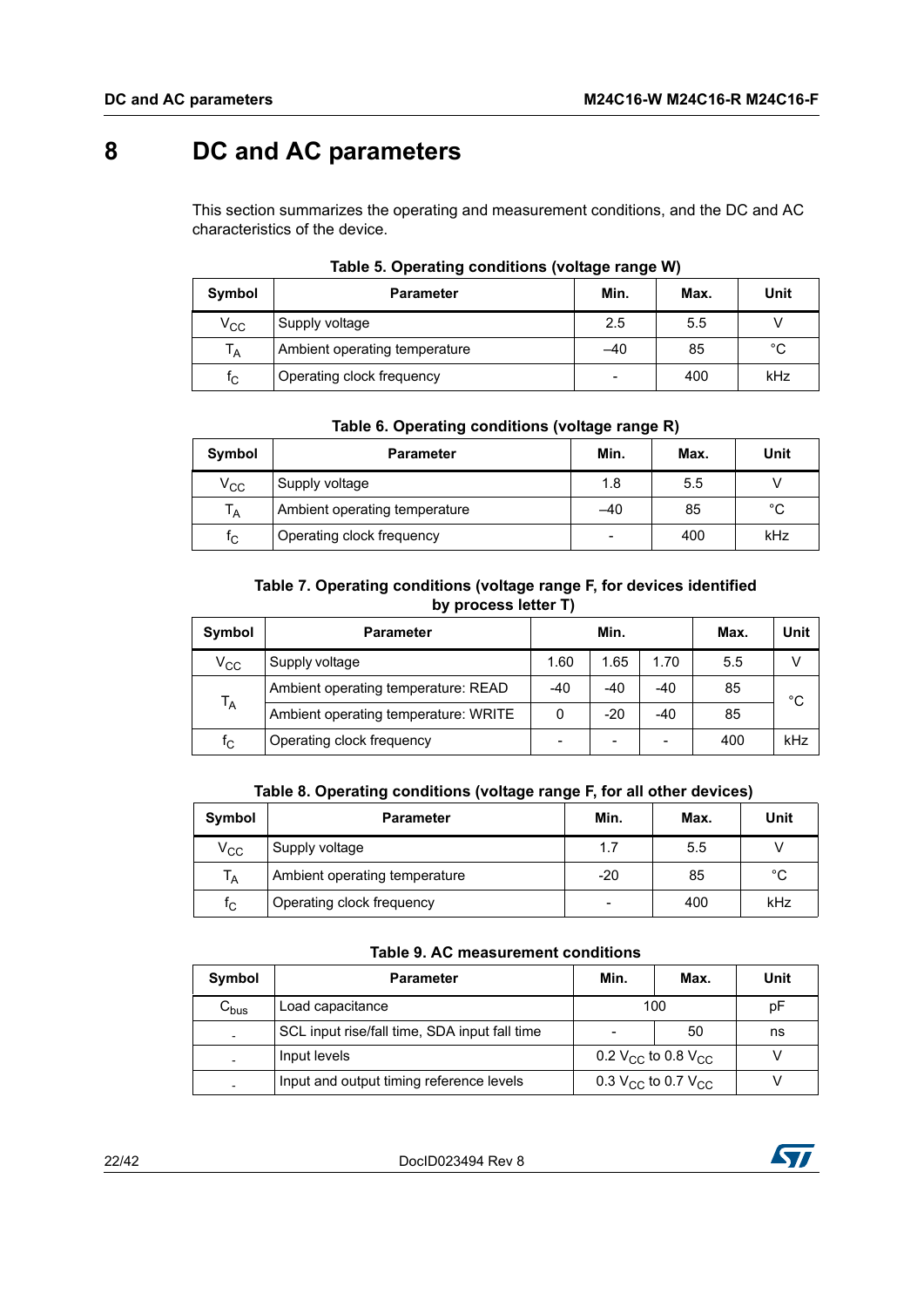<span id="page-22-3"></span>

#### **Figure 10. AC measurement I/O waveform**

#### **Table 10. Input parameters**

<span id="page-22-0"></span>

| Symbol           | Parameter <sup>(1)</sup>       | <b>Test condition</b>   | Min. | Max. | Unit      |
|------------------|--------------------------------|-------------------------|------|------|-----------|
| $C_{IN}$         | Input capacitance (SDA)        |                         |      | 8    | pF        |
| $C_{\text{IN}}$  | Input capacitance (other pins) |                         | ۰    | 6    | pF        |
| $Z_{\mathsf{I}}$ |                                | $V_{IN}$ < 0.3 $V_{CC}$ | 30   |      | $k\Omega$ |
| $Z_{H}$          | Input impedance (WC)           | $V_{IN}$ > 0.7 $V_{CC}$ | 500  |      | kΩ        |

1. Characterized only, not tested in production.

#### **Table 11. Cycling performance**

<span id="page-22-1"></span>

| Symbol              | <b>Parameter</b>                                    | <b>Test condition</b>                                 | Max. <sup>(1)</sup> | Unit        |
|---------------------|-----------------------------------------------------|-------------------------------------------------------|---------------------|-------------|
|                     | Write cycle                                         | $T_A \le 25$ °C, $V_{CC}(min) < V_{CC} < V_{CC}(max)$ | 4,000,000           | Write cycle |
| Ncycle<br>endurance | $T_A$ = 85 °C, $V_{CC}(min) < V_{CC} < V_{CC}(max)$ | 1,200,000                                             |                     |             |

1. Cycling performance for products identified by process letter T (previous products were specified with 1 million cycles at 25 °C)

#### **Table 12. Memory cell data retention**

<span id="page-22-2"></span>

| <b>Parameter</b>              | <b>Test condition</b> | Min.        | Unit |
|-------------------------------|-----------------------|-------------|------|
| Data retention <sup>(1)</sup> | $\lambda$ = 55 °C .   | $200^{(2)}$ | Year |

1. The data retention behavior is checked in production, while the data retention limit defined in this table is extracted from characterization and qualification results.

2. For products identified by process letter T (previous products were specified with a data retention of 40 years at 55°C).

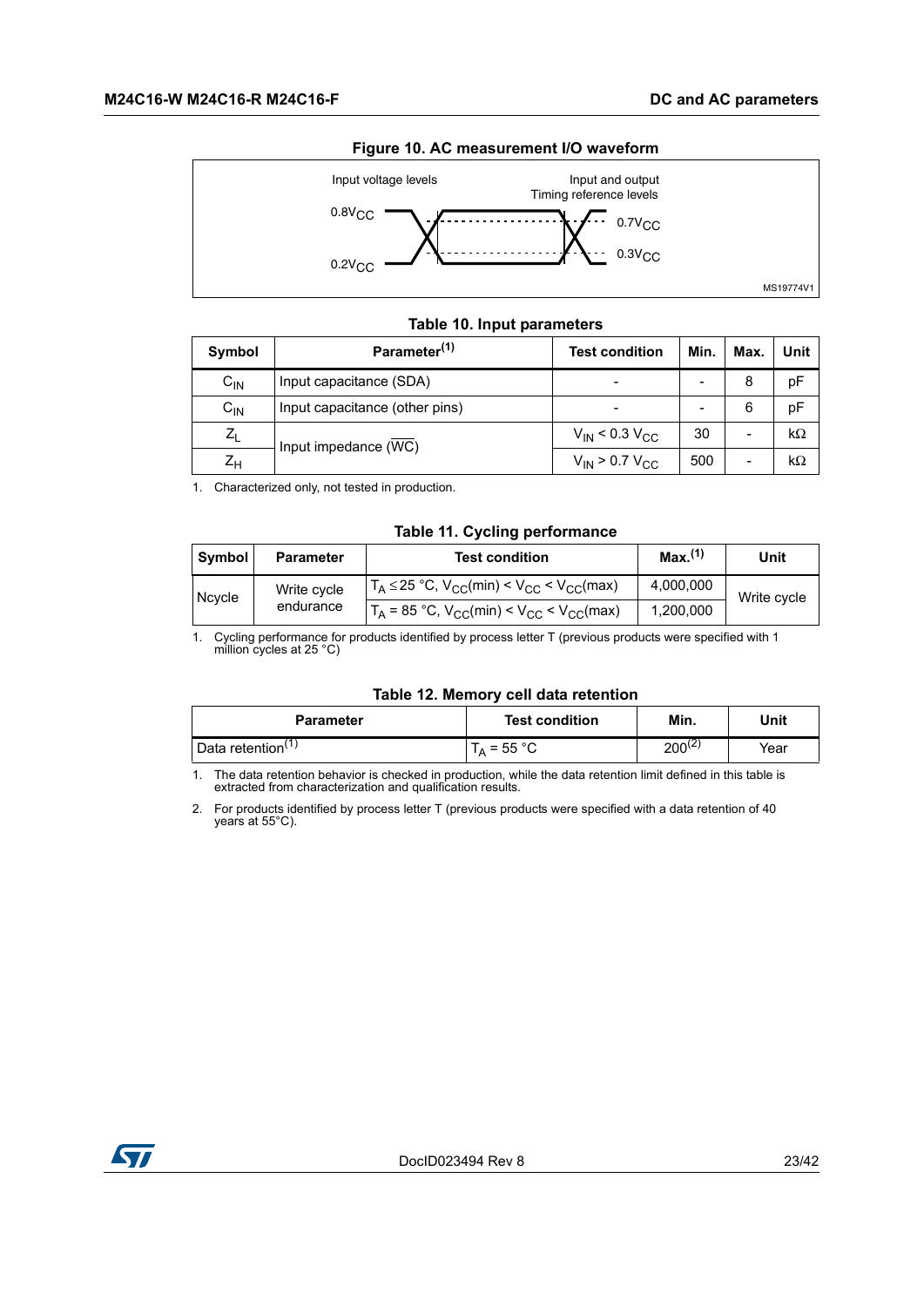<span id="page-23-0"></span>

| Symbol                            | <b>Parameter</b>                                                                     | Test conditions (in addition to those<br>in Table 5 and Table 9)            | Min.                     | Max.             | Unit   |
|-----------------------------------|--------------------------------------------------------------------------------------|-----------------------------------------------------------------------------|--------------------------|------------------|--------|
| Iц                                | Input leakage current<br>(SCL, SDA)                                                  | $V_{IN}$ = $V_{SS}$ or $V_{CC}$ , device in Standby<br>mode                 |                          | ±2               | μA     |
| $I_{LO}$                          | Output leakage<br>current                                                            | SDA in Hi-Z, external voltage applied<br>on SDA: $V_{SS}$ or $V_{CC}$       |                          | ± 2              | μA     |
|                                   | Supply current (Read)                                                                | $V_{\rm CC}$ = 5.5 V, f <sub>c</sub> = 400 kHz                              |                          | 1                | mA     |
| $I_{\rm CC}$                      |                                                                                      | $V_{\rm CC}$ = 2.5 V, f <sub>c</sub> = 400 kHz                              |                          | 1                | mA     |
| $I_{CC0}$                         | Supply current (Write)                                                               | Value overaged over t <sub>W</sub> ,<br>2.5 V ≤ V <sub>CC</sub> ≤ 5.5 V     |                          | 1 <sup>(1)</sup> | mA     |
| Standby supply<br>ICC1<br>current | Device not selected $^{(2)}$ ,<br>$V_{IN}$ = $V_{SS}$ or $V_{CC}$ , $V_{CC}$ = 2.5 V |                                                                             | 2(3)                     | μA               |        |
|                                   | Device not selected $^{(2)}$ ,<br>$V_{IN}$ = $V_{SS}$ or $V_{CC}$ , $V_{CC}$ = 5.5 V |                                                                             | $3^{(3)}$                | μA               |        |
| $V_{IL}$                          | Input low voltage<br>(SCL, SDA, WC)                                                  |                                                                             | $-0.45$                  | $0.3 V_{CC}$     | $\vee$ |
| $V_{\text{IH}}$                   | Input high voltage<br>(SCL, SDA, WC)                                                 |                                                                             | 0.7 $V_{CC}$ $V_{CC}$ +1 |                  | $\vee$ |
| $V_{OL}$                          | Output low voltage                                                                   | $I_{OL}$ = 2.1 mA, $V_{CC}$ = 2.5 V or<br>$I_{OL}$ = 3 mA, $V_{CC}$ = 5.5 V |                          | 0.4              | $\vee$ |

| Table 13. DC characteristics (M24C16-W, device grade 6) |  |  |  |
|---------------------------------------------------------|--|--|--|
|---------------------------------------------------------|--|--|--|

1. Characterized only (not tested in production) for devices identified by process letter T.  $I_{CC0(max)}$ is lower than 0.5 mA when writing data with an ambient temperature greater than 25 °C.

2. The device is not selected after power-up, after a Read instruction (after the Stop condition), or after the completion of the internal write cycle  $t_W$  ( $t_W$  is triggered by the correct decoding of a Write instruction).

3. 1 µA for previous devices identified by process letters G or S.

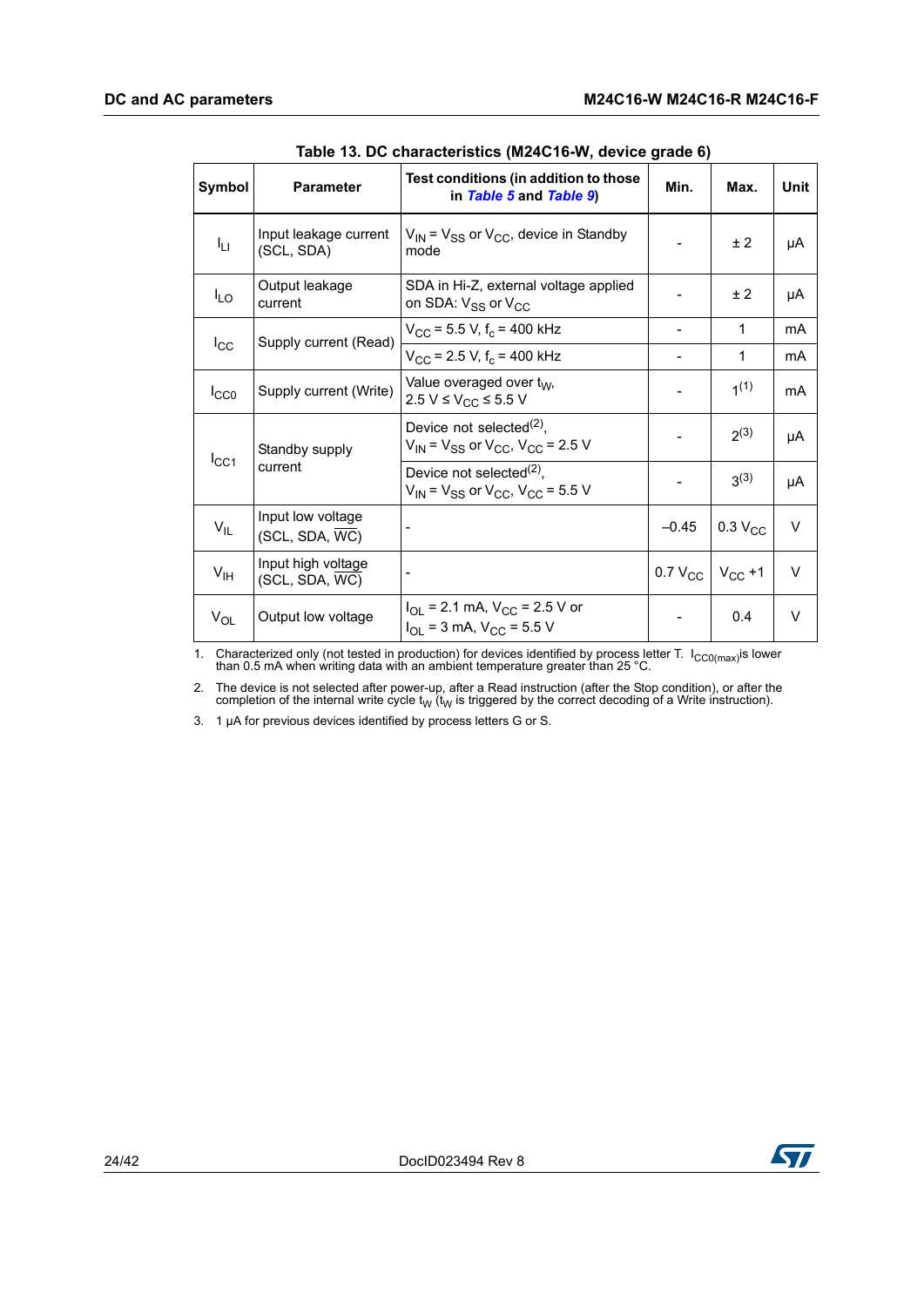<span id="page-24-0"></span>

| Symbol          | <b>Parameter</b>                    | Test conditions <sup>(1)</sup> (in addition to<br>those in Table 6 and Table 9)      | Min.                   | Max.                         | Unit   |
|-----------------|-------------------------------------|--------------------------------------------------------------------------------------|------------------------|------------------------------|--------|
| ŀц              | Input leakage current<br>(SCL, SDA) | $V_{\text{IN}}$ = $V_{SS}$ or $V_{CC}$ , device in<br>Standby mode                   |                        | ± 2                          | μA     |
| $I_{LO}$        | Output leakage current              | SDA in Hi-Z, external voltage<br>applied on SDA: $V_{SS}$ or $V_{CC}$                |                        | ± 2                          | μA     |
| $I_{\rm CC}$    | Supply current (Read)               | $V_{\rm CC}$ = 1.8 V, f <sub>c</sub> = 400 kHz                                       |                        | 0.8                          | mA     |
| $I_{CC0}$       | Supply current (Write)              | Value overaged over t <sub>W<sub>1</sub></sub><br>$V_{CC} \leq 2.5 V$                |                        | 1 <sup>(2)</sup>             | mA     |
| $I_{CC1}$       | Standby supply current              | Device not selected $^{(3)}$ ,<br>$V_{IN}$ = $V_{SS}$ or $V_{CC}$ , $V_{CC}$ = 1.8 V |                        | 1                            | μA     |
|                 | Input low voltage                   | 2.5 $V \leq V_{CC}$                                                                  | $-0.45$                | $0.3 V_{CC}$                 | $\vee$ |
| $V_{IL}$        | (SCL, SDA, WC)                      | $V_{CC}$ < 2.5 V                                                                     | $-0.45$                | $0.25$ $V_{CC}$              | $\vee$ |
|                 | Input high voltage<br>(SCL, SDA)    | $V_{\rm CC}$ < 2.5 V                                                                 | $0.75$ V <sub>CC</sub> | 6.5                          | v      |
| V <sub>IH</sub> | Input high voltage<br>(WC)          | $V_{\rm CC}$ < 2.5 V                                                                 |                        | 0.75 $V_{CC}$ $V_{CC}$ + 0.6 | $\vee$ |
| $V_{OL}$        | Output low voltage                  | $I_{OL}$ = 0.7 mA, $V_{CC}$ = 1.8 V                                                  |                        | 0.2                          | V      |

**Table 14. DC characteristics (M24C16-R device grade 6)**

1. If the application uses the voltage range R device with 2.5 V ≤ V<sub>cc</sub> ≤ 5.5 V and -40 °C < T<sub>A</sub> < +85 °C, please refer to *[Table 13](#page-23-0)* instead of this table.

2. Characterized only (not tested in production) for devices identified by process letter T.  $I_{CC0(max)}$  is lower than 0.5 mA when writing data with an ambient temperature greater than 25 °C.

3. The device is not selected after power-up, after a Read instruction (after the Stop condition), or after the completion of the internal write cycle  $t<sub>W</sub>$  is triggered by the correct decoding of a Write instruction

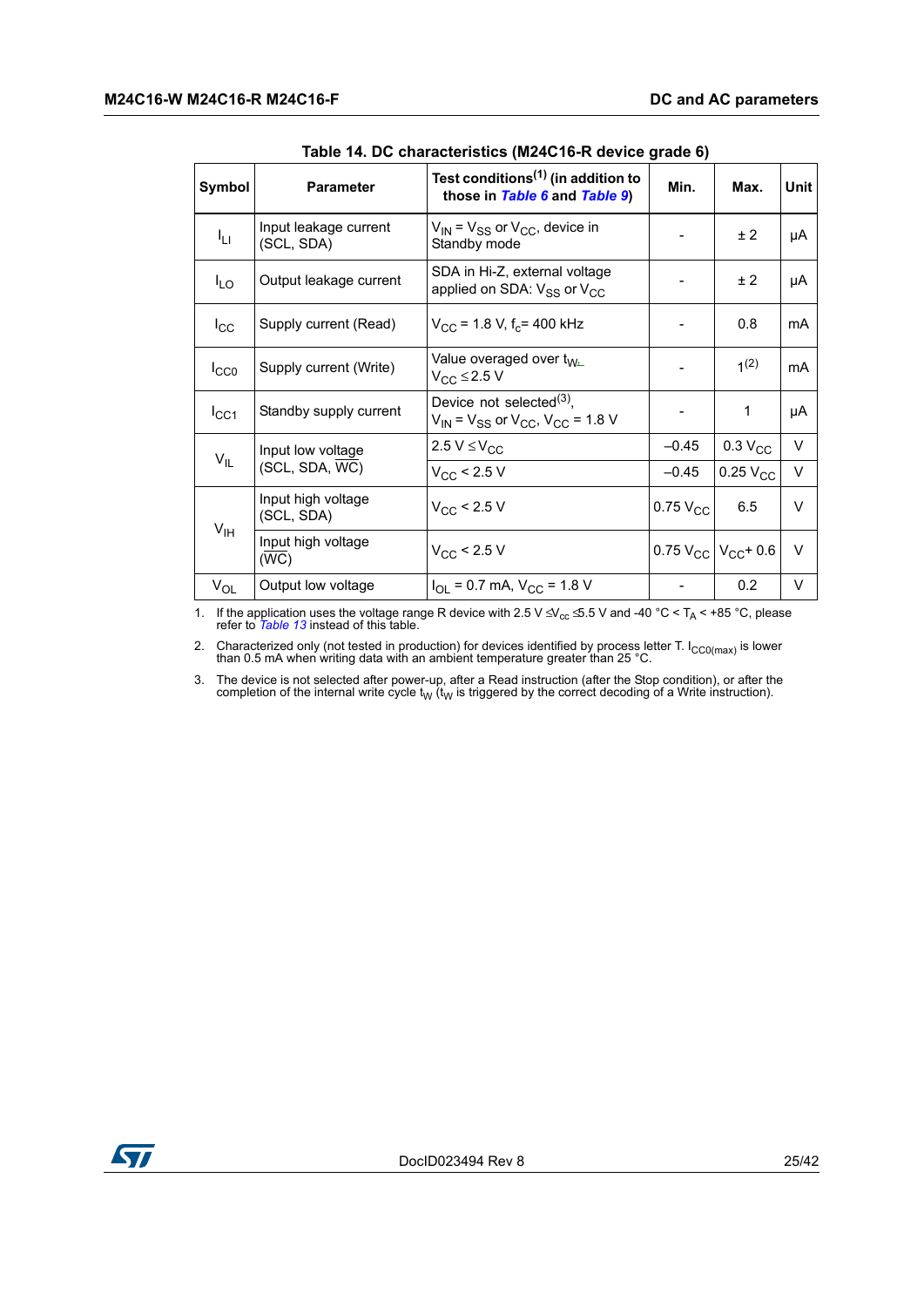<span id="page-25-0"></span>

| Symbol          | <b>Parameter</b>                    | Test conditions <sup>(1)</sup> (in addition to<br>those in Table 7, Table 8 and<br>Table 9) | Min.                        | Max.                | <b>Unit</b> |
|-----------------|-------------------------------------|---------------------------------------------------------------------------------------------|-----------------------------|---------------------|-------------|
| Iц              | Input leakage current<br>(SCL, SDA) | $V_{IN}$ = $V_{SS}$ or $V_{CC}$ , device in<br>Standby mode                                 |                             | ±2                  | μA          |
| $I_{LO}$        | Output leakage current              | $V_{\text{OUT}}$ = $V_{SS}$ or $V_{\text{CC}}$ SDA in Hi-Z                                  |                             | ±2                  | μA          |
| $I_{\rm CC}$    | Supply current (Read)               | $V_{CC}$ = 1.6 V <sup>(2)</sup> or 1.7 V,<br>$f_c = 400$ kHz                                |                             | 0.8                 | mA          |
| $I_{CC0}$       | Supply current (Write)              | Value overaged over t <sub>W</sub> ,<br>$V_{CC}$ ≤ 2.5 V                                    |                             | 1 <sup>(3)</sup>    | mA          |
| $I_{CC1}$       | Standby supply current              | Device not selected $(4)$ ,<br>$V_{IN}$ = $V_{SS}$ or $V_{CC}$ , $V_{CC} \le 1.8$ V         |                             | 1                   | μA          |
|                 | Input low voltage                   | 2.5 $V \leq V_{CC}$                                                                         | $-0.45$                     | 0.3 V <sub>CC</sub> | V           |
| $V_{IL}$        | (SCL, SDA, WC)                      | $V_{\rm CC}$ < 2.5 V                                                                        | $-0.45$                     | $0.25$ $V_{CC}$     | V           |
|                 | Input high voltage<br>(SCL, SDA)    | $V_{CC}$ < 2.5 V                                                                            | $0.75$ $V_{CC}$             | 6.5                 | V           |
| $V_{\text{IH}}$ | Input high voltage<br>(WC)          | $V_{CC}$ < 2.5 V                                                                            | 0.75 $V_{CC}$ $V_{CC}$ +0.6 |                     | $\vee$      |
| $V_{OL}$        | Output low voltage                  | $I_{OL}$ = 0.7 mA, $V_{CC}$ ≤ 1.8 V                                                         |                             | 0.2                 | V           |

|  | Table 15. DC characteristics (M24C16-F device grade 6) |  |  |
|--|--------------------------------------------------------|--|--|
|  |                                                        |  |  |

1. If the application uses the voltage range F device with 2.5 V ≤ V<sub>cc</sub> ≤ 5.5 V, please refer to *[Table 13](#page-23-0)* instead of this table.

2. 1.6 V for devices identified by process letter T.

3. Characterized only (not tested in production) for devices identified by process letter T.  $I_{CC0(max)}$  is lower than 0.5 mA when writing data with an ambient temperature greater than 25 °C.

4. The device is not selected after power-up, after a Read instruction (after the Stop condition), or after the completion of the internal write cycle  $t<sub>W</sub>$  is triggered by the correct decoding of a Write instruction

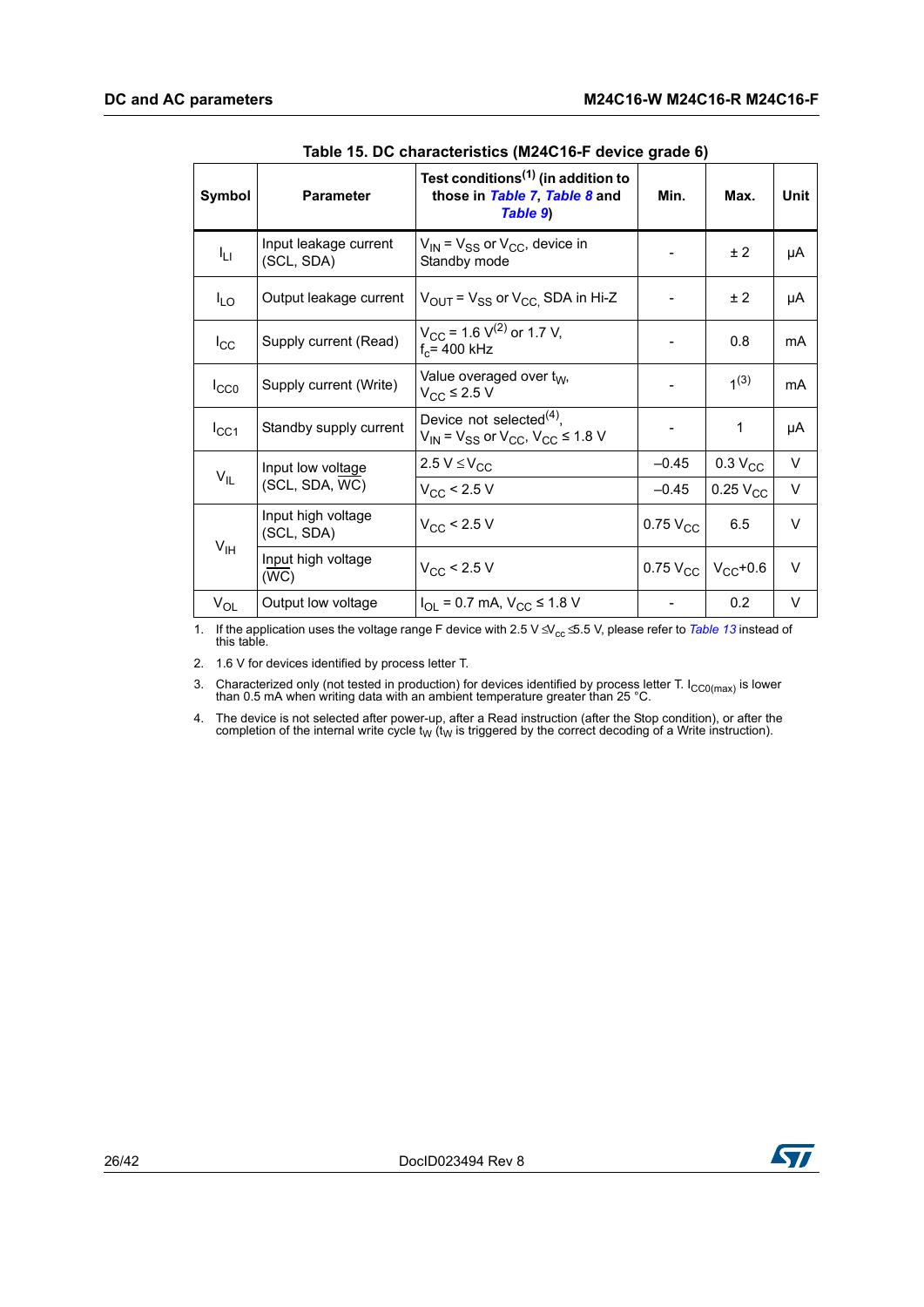<span id="page-26-0"></span>

| Symbol                      | Alt.                        | <b>Parameter</b>                                                     | Min.       | Max.                     | <b>Unit</b> |
|-----------------------------|-----------------------------|----------------------------------------------------------------------|------------|--------------------------|-------------|
| $f_{\rm C}$                 | $\mathsf{f}_{\mathsf{SCL}}$ | Clock frequency                                                      |            | 400                      | kHz         |
| $t_{CHCL}$                  | $t_{\text{HIGH}}$           | Clock pulse width high                                               | 600        |                          | ns          |
| <sup>t</sup> CLCH           | $t_{LOW}$                   | Clock pulse width low                                                | 1300       |                          | ns          |
| $t_{QL1QL2}$ <sup>(1)</sup> | tF                          | SDA (out) fall time                                                  | $20^{(2)}$ | 300                      | ns          |
| t <sub>XH1XH2</sub>         | t <sub>R</sub>              | Input signal rise time                                               | (3)        | (3)                      | ns          |
| t <sub>XL1XL2</sub>         | tF                          | Input signal fall time                                               | (3)        | (3)                      | ns          |
| $t_{\text{DXCH}}$           | t <sub>SU:DAT</sub>         | Data in set up time                                                  | 100        | -                        | ns          |
| $t_{CLDX}$                  | t <sub>HD:DAT</sub>         | Data in hold time                                                    | 0          | $\overline{\phantom{0}}$ | ns          |
| $t_{\text{CLQX}}^{(4)}$     | $t_{DH}$                    | Data out hold time                                                   | 100        |                          | ns          |
| $t_{\text{CLQV}}^{(5)}$     | $t_{AA}$                    | Clock low to next data valid (access time)                           | Ξ.         | 900                      | ns          |
| $t$ CHDL                    | $t_{\text{SU:STA}}$         | Start condition setup time                                           | 600        |                          | ns          |
| t <sub>DLCL</sub>           | t <sub>HD:STA</sub>         | Start condition hold time                                            | 600        |                          | ns          |
| t <sub>CHDH</sub>           | t <sub>SU:STO</sub>         | Stop condition set up time                                           | 600        |                          | ns          |
| <sup>t</sup> DHDL           | $t_{\mathsf{BUF}}$          | Time between Stop condition and next Start<br>condition              | 1300       |                          | ns          |
| t <sub>w</sub>              | $t_{WR}$                    | Write time                                                           |            | 5                        | ms          |
| $t_{NS}$ <sup>(1)</sup>     |                             | Pulse width ignored (input filter on SCL and<br>SDA) - single glitch |            | 100                      | ns          |

**Table 16. 400 kHz AC characteristics** 

1. Characterized only, not tested in production.

2. With  $C_L$  = 10 pF.

3. There is no min. or max. values for the input signal rise and fall times. It is however recommended by the I<sup>2</sup>C specification that the input signal rise and fall times be more than 20 ns and less than 300 ns when  $f_C <$ 

4. The min value for t<sub>CLQX</sub> (Data out hold time) of the M24xxx devices offers a safe timing to bridge the undefined region of the falling edge SCL.

5. t<sub>CLQV</sub> is the time (from the falling edge of SCL) required by the SDA bus line to reach either 0.3 V<sub>CC</sub> or 0.7 V<sub>CC</sub>, assuming that R<sub>bus</sub> × C<sub>bus</sub> time constant is within the values specified in *[Figure 12](#page-28-1).* 

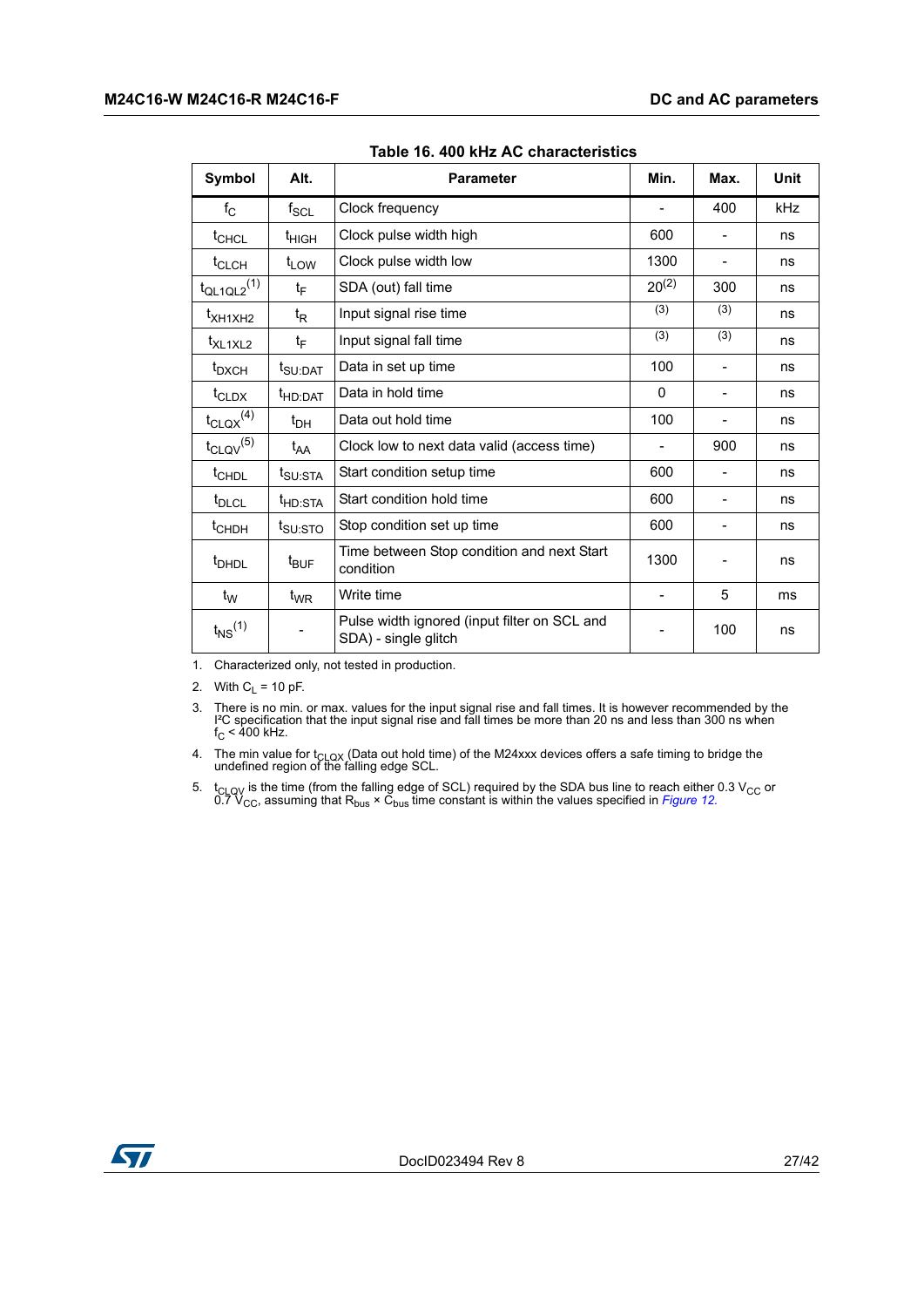<span id="page-27-0"></span>

| Symbol                      | Alt.                | <b>Parameter</b>                                                    | Min.                     | Max. | <b>Unit</b> |
|-----------------------------|---------------------|---------------------------------------------------------------------|--------------------------|------|-------------|
| $f_{\rm C}$                 | $f_{\rm SCL}$       | Clock frequency                                                     |                          | 100  | <b>kHz</b>  |
| t <sub>CHCL</sub>           | $t_{HIGH}$          | Clock pulse width high                                              | 4                        |      | μs          |
| $t_{CLCH}$                  | $t_{LOW}$           | Clock pulse width low                                               | 4.7                      |      | μs          |
| $t_{\text{XH1XH2}}$         | $t_{\mathsf{R}}$    | Input signal rise time                                              |                          | 1    | μs          |
| t <sub>XL1XL2</sub>         | $t_F$               | Input signal fall time                                              | $\overline{\phantom{0}}$ | 300  | ns          |
| $t_{QL1QL2}$ <sup>(2)</sup> | $t_F$               | SDA fall time                                                       |                          | 300  | ns          |
| t <sub>DXCH</sub>           | t <sub>SU:DAT</sub> | Data in setup time                                                  | 250                      |      | ns          |
| $t_{CLDX}$                  | t <sub>HD:DAT</sub> | Data in hold time                                                   | 0                        |      | ns          |
| $t_{\text{CLQX}}^{(3)}$     | $t_{\text{DH}}$     | Data out hold time                                                  | 200                      |      | ns          |
| $t_{\text{CLQV}}^{(4)}$     | $t_{AA}$            | Clock low to next data valid (access time)                          | $\overline{\phantom{a}}$ | 3450 | ns          |
| $t_{\text{CHDL}}^{(5)}$     | t <sub>SU:STA</sub> | Start condition setup time                                          | 4.7                      |      | μs          |
| t <sub>DLCL</sub>           | t <sub>HD:STA</sub> | Start condition hold time                                           | 4                        |      | μs          |
| t <sub>CHDH</sub>           | t <sub>SU:STO</sub> | Stop condition setup time                                           | 4                        |      | μs          |
| <sup>t</sup> DHDL           | $t_{\text{BUF}}$    | Time between Stop condition and next Start<br>condition             | 4.7                      |      | μs          |
| $t_W$                       | $t_{WR}$            | Write time                                                          | $\overline{\phantom{0}}$ | 5    | ms          |
| $t_{NS}$ <sup>(2)</sup>     |                     | Pulse width ignored (input filter on SCL and<br>SDA), single glitch |                          | 100  | ns          |

**Table 17. 100 kHz AC characteristics (I2C Standard mode)(1)**

1. Values recommended by the I2C bus Standard-mode specification for a robust design of the I2C bus application. Note that the M24xxx devices decode correctly faster timings as specified in *[Table 16: 400 kHz](#page-26-0)  [AC characteristics](#page-26-0)*.

2. Characterized only.

3. To avoid spurious Start and Stop conditions, a minimum delay is placed between SCL=1 and the falling or rising edge of SDA.

4. t<sub>CLQV</sub> is the time (from the falling edge of SCL) required by the SDA bus line to reach either 0.3 V<sub>CC</sub> or 0.7 V<sub>CC</sub>, assuming that Rbus × Cbus time constant is within the values specified in *[Figure 12](#page-28-1)*.

5. For a reStart condition, or following a Write cycle.

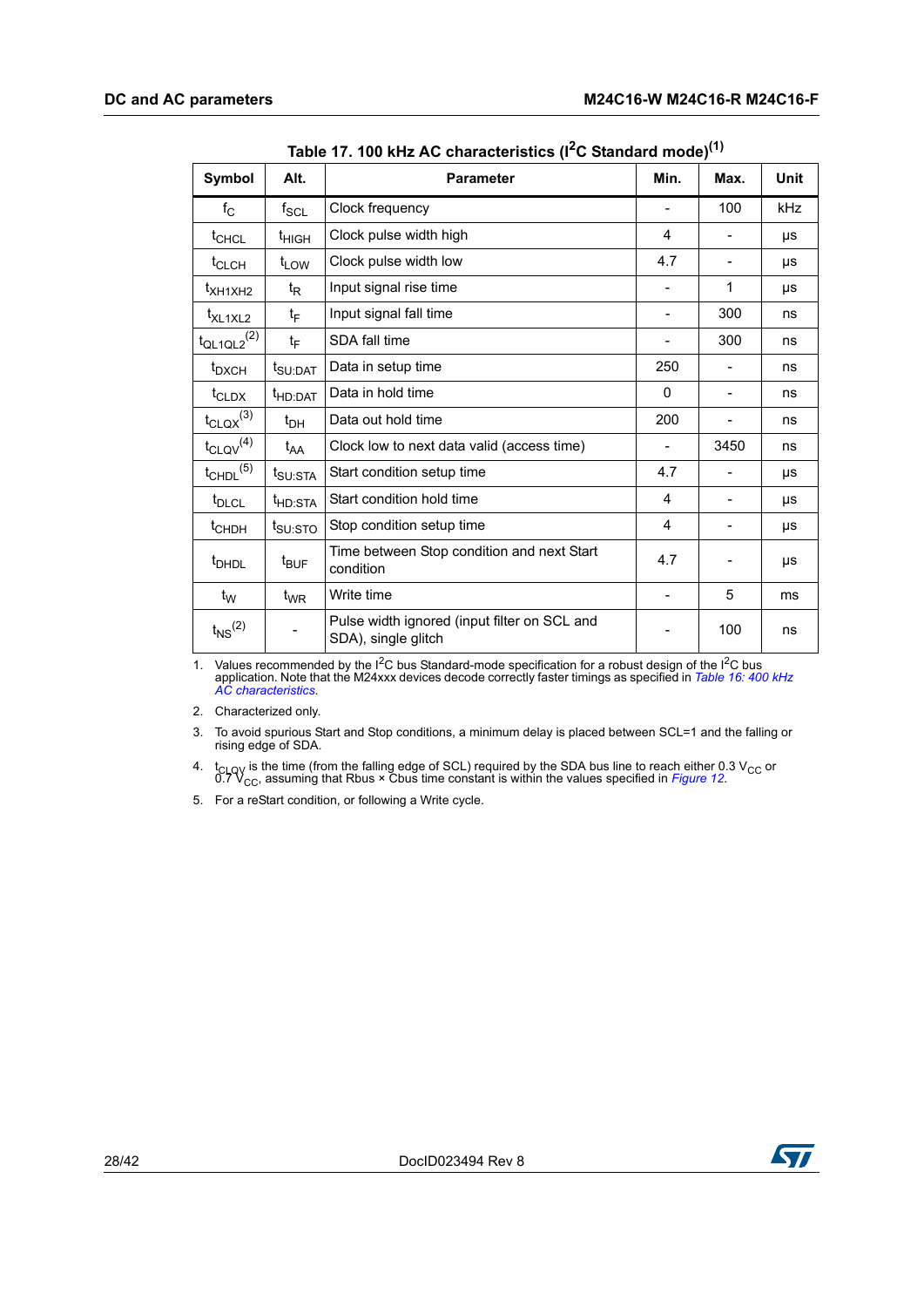<span id="page-28-0"></span>

#### Figure 11. Maximum R<sub>bus</sub> value versus bus parasitic capacitance (C<sub>bus</sub>) for an I2C bus at maximum frequency f<sub>C</sub> = 400 kHz



<span id="page-28-1"></span>



DocID023494 Rev 8 29/42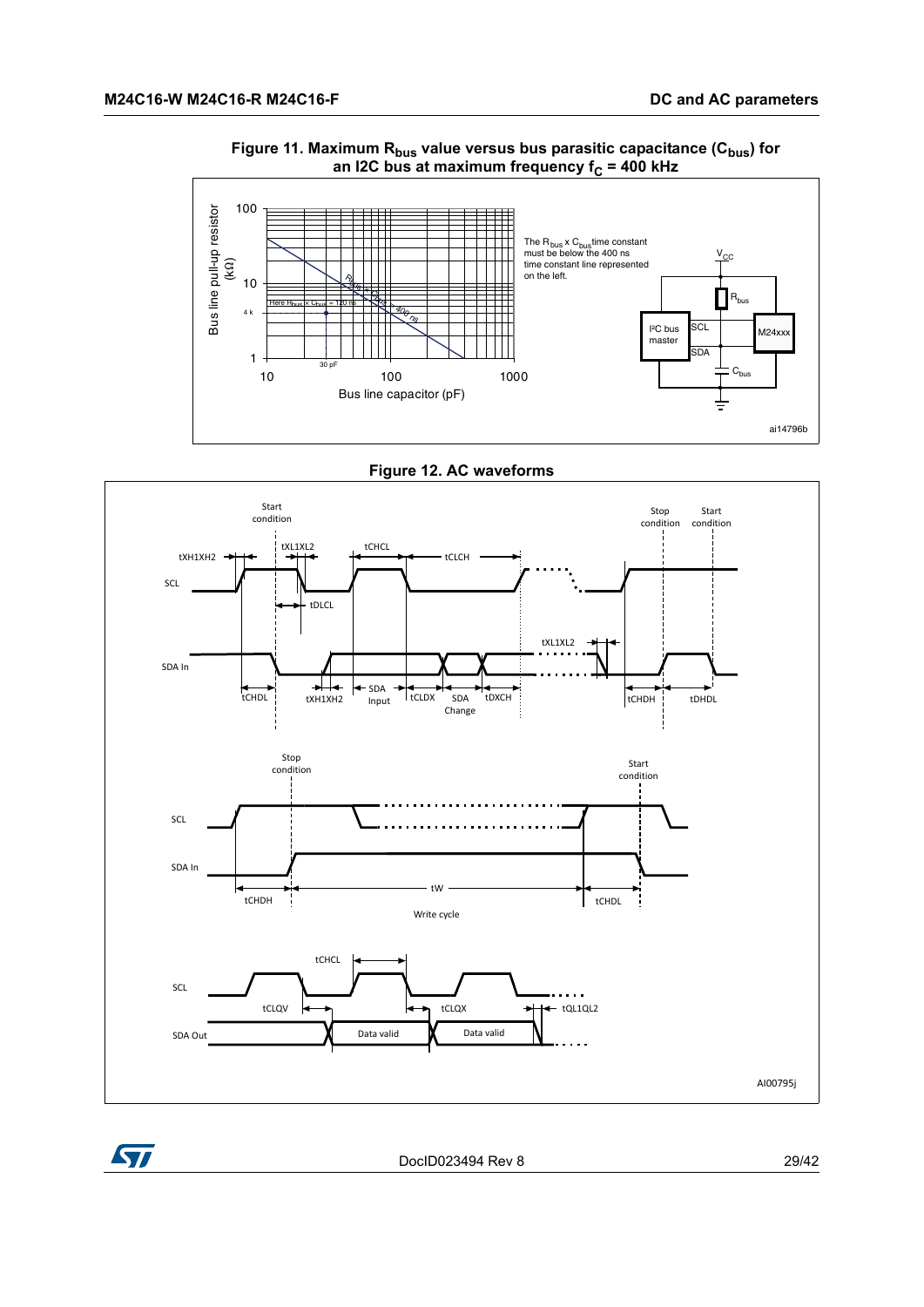# <span id="page-29-0"></span>**9 Package mechanical data**

In order to meet environmental requirements, ST offers these devices in different grades of ECOPACK® packages, depending on their level of environmental compliance. ECOPACK® specifications, grade definitions and product status are available at: *www.st.com*. ECOPACK® is an ST trademark.

For die information concerning the M24C16 delivered in unsawn wafer, please contact your nearest ST Sales Office.

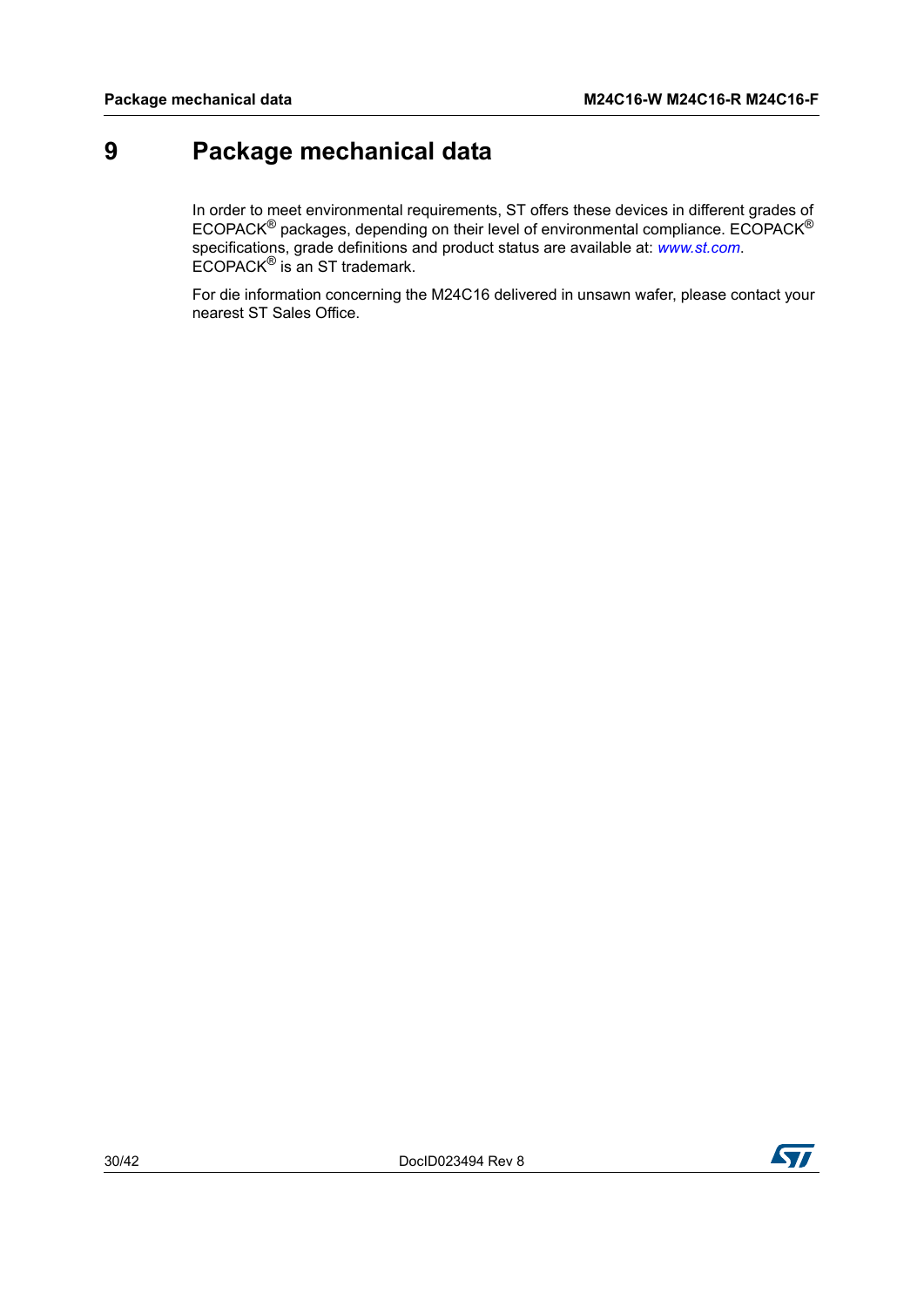### <span id="page-30-0"></span>**9.1 UFDFPN5 package information**



<span id="page-30-2"></span>**Figure 13. UFDFPN5 – 1.7x1.4 mm, 0.55 mm thickness, ultra thin fine pitch dual flat package, no lead - package outline**

1. On the bottom side, pin 1 is identified by the specific pad shape and, on the top side, pin 1 is defined from the orientation of the marking: when reading the marking, pin 1 is below the upper left package corner.

<span id="page-30-1"></span>

| Symbol         | millimeters |            |            |        |            |            |
|----------------|-------------|------------|------------|--------|------------|------------|
|                | <b>Min</b>  | <b>Typ</b> | <b>Max</b> | Min    | <b>Typ</b> | <b>Max</b> |
| A              | 0.500       | 0.550      | 0.600      | 0.0197 | 0.0217     | 0.0236     |
| A1             | 0.000       |            | 0.050      | 0.0000 |            | 0.0020     |
| $b^{(2)}$      | 0.175       | 0.200      | 0.225      | 0.0069 | 0.0079     | 0.0089     |
| D              | 1.600       | 1.700      | 1.800      | 0.0630 | 0.0669     | 0.0709     |
| D <sub>1</sub> | 1.400       | 1.500      | 1.600      | 0.0551 | 0.0591     | 0.0630     |
| E              | 1.300       | 1.400      | 1.500      | 0.0512 | 0.0551     | 0.0591     |
| E1             | 0.175       | 0.200      | 0.225      | 0.0069 | 0.0079     | 0.0089     |
| X              |             | 0.200      |            |        | 0.0079     |            |
| Y              |             | 0.200      |            |        | 0.0079     |            |
| e              |             | 0.400      |            |        | 0.0157     |            |
| L              | 0.500       | 0.550      | 0.600      | 0.0197 | 0.0217     | 0.0236     |
| L1             |             | 0.100      | -          |        | 0.0039     | -          |
| k              |             | 0.400      |            |        | 0.0157     |            |

#### **Table 18. UFDFPN5 - 1.7 × 1.4 mm, 0.55 mm thickness, ultra thin fine pitch dual flat package, no lead - package mechanical data**

1. Values in inches are converted from mm and rounded to 4 decimal digits.

2. Dimension b applies to plated terminal and is measured between 0.15 and 0.30mm from the terminal tip.

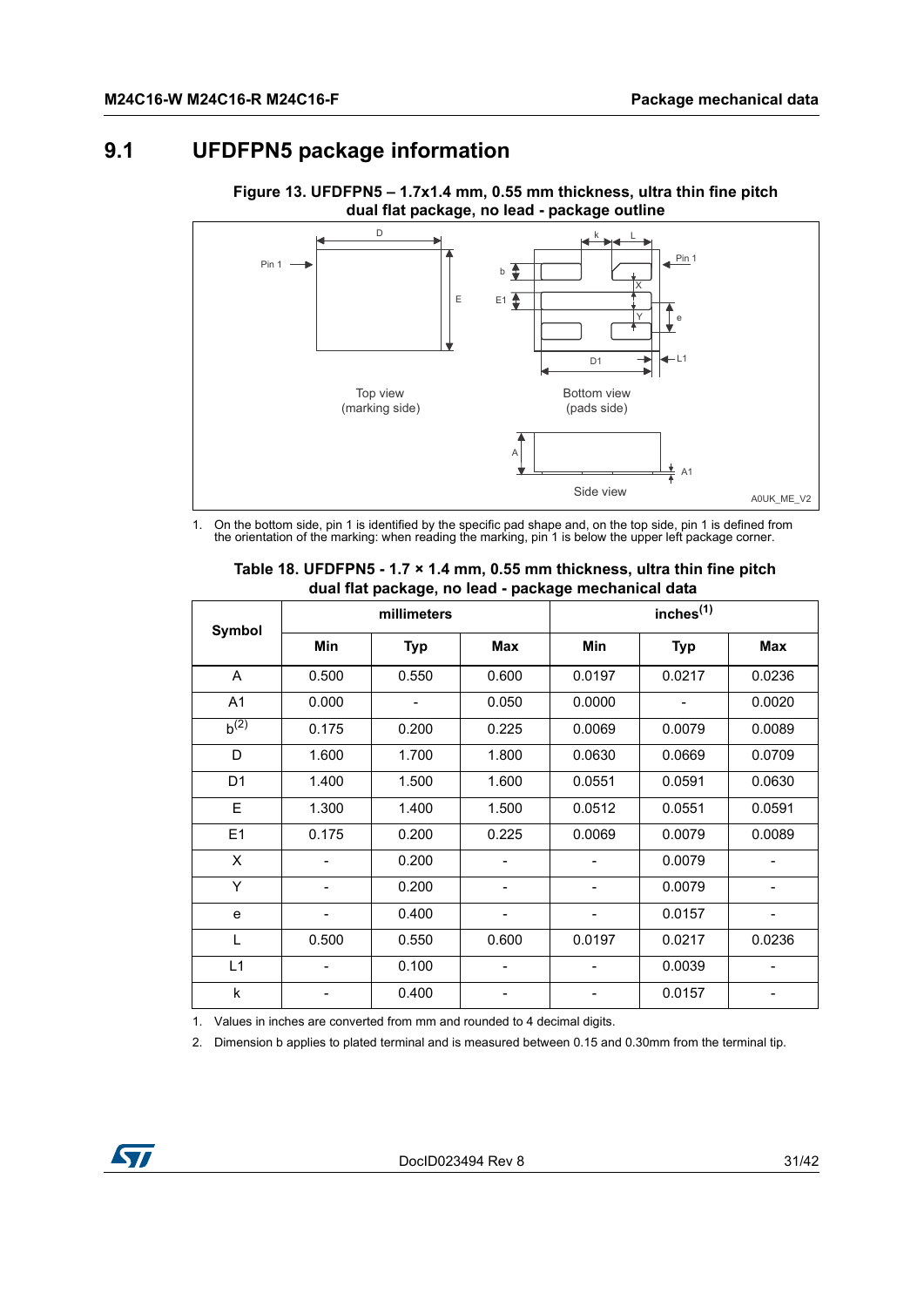# <span id="page-31-0"></span>**9.2 UFDFPN8 package information**

<span id="page-31-2"></span>

**Figure 14. UFDFPN8 – 2x3 mm, 0.55 thickness, ultra thin fine pitch dual flat package, no leadpackage outline**

1. Drawing is not to scale.

2. The central pad (the area E2 by D2 in the above illustration) must be either connected to V<sub>SS</sub> or left floating (not connected) in the end application.

#### <span id="page-31-1"></span>**Table 19. UFDFPN8 – 2x3 mm, 0.55 thickness, ultra thin fine pitch dual flat package, no lead - package mechanical data**

|                | millimeters |            |            |            |            |            |
|----------------|-------------|------------|------------|------------|------------|------------|
| Symbol         | <b>Min</b>  | <b>Typ</b> | <b>Max</b> | <b>Min</b> | <b>Typ</b> | <b>Max</b> |
| A              | 0.450       | 0.550      | 0.600      | 0.0177     | 0.0217     | 0.0236     |
| A <sub>1</sub> | 0.000       | 0.020      | 0.050      | 0.0000     | 0.0008     | 0.0020     |
| b              | 0.200       | 0.250      | 0.300      | 0.0079     | 0.0098     | 0.0118     |
| D              | 1.900       | 2.000      | 2.100      | 0.0748     | 0.0787     | 0.0827     |
| D <sub>2</sub> | 1.200       |            | 1.600      | 0.0472     |            | 0.0630     |
| Е              | 2.900       | 3.000      | 3.100      | 0.1142     | 0.1181     | 0.1220     |
| E <sub>2</sub> | 1.200       |            | 1.600      | 0.0472     |            | 0.0630     |
| e              |             | 0.500      |            |            | 0.0197     |            |
| Κ              | 0.300       |            |            | 0.0118     |            |            |
| L              | 0.300       |            | 0.500      | 0.0118     |            | 0.0197     |
| L1             |             |            | 0.150      |            |            | 0.0059     |
| L <sub>3</sub> | 0.300       |            |            | 0.0118     |            |            |
| $eee^{(2)}$    | 0.080       |            |            | 0.0031     |            |            |

1. Values in inches are converted from mm and rounded to four decimal digits.

2. Applied for exposed die paddle and terminals. Exclude embedding part of exposed die paddle from measuring.

32/42 DocID023494 Rev 8

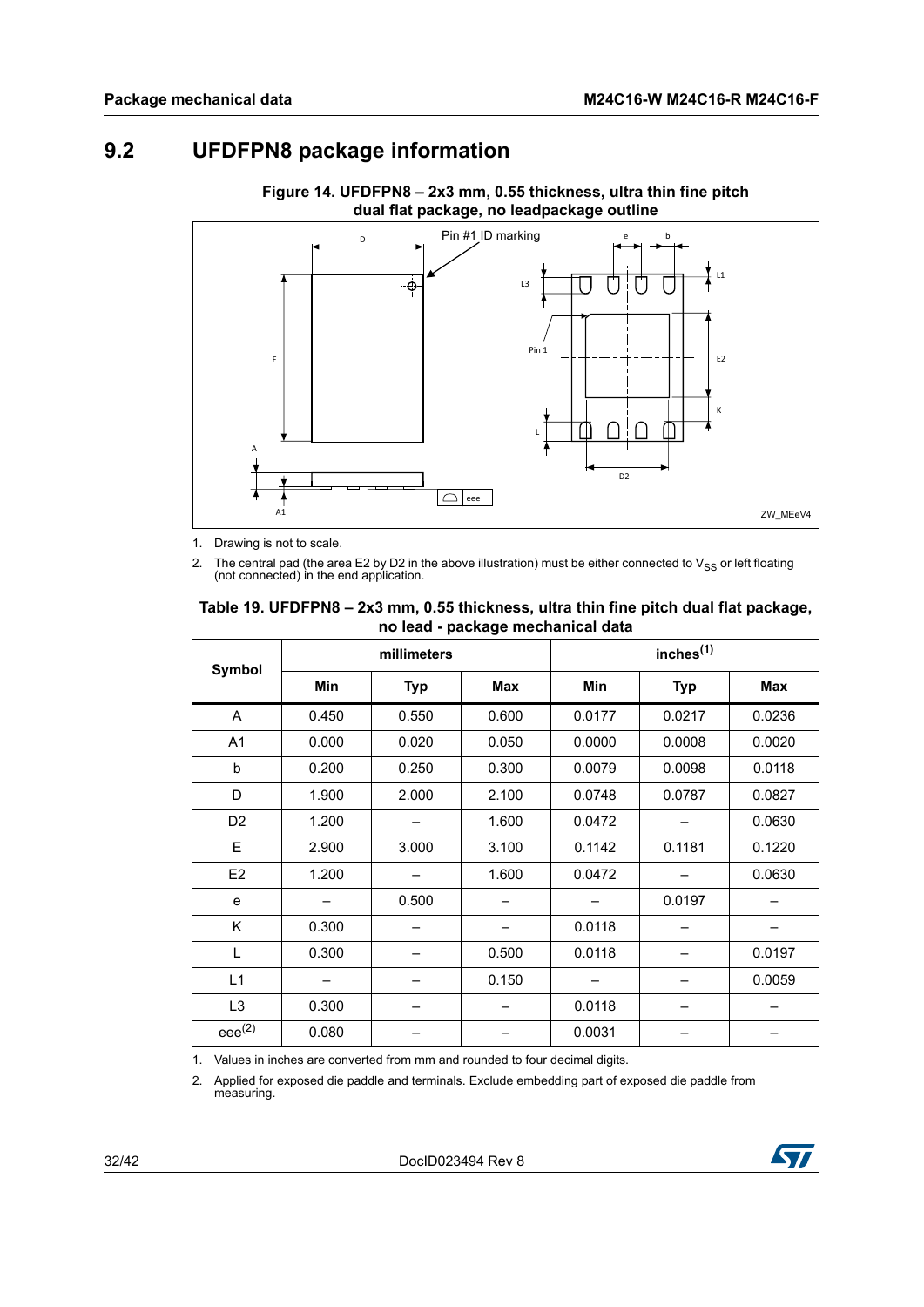# <span id="page-32-0"></span>**9.3 TSSOP8 package information**



<span id="page-32-2"></span>**Figure 15.TSSOP8 – 3x4.4 mm, 0.65 mm pitch, 8-lead thin shrink small outline, package outline**

1. Drawing is not to scale.

#### <span id="page-32-1"></span>**Table 20. TSSOP8 – 3 x 4.4 mm, 0.65 mm pitch, 8-lead thin shrink small outline, package mechanical data**

|                | millimeters                  |                          |                              | inches <sup>(1)</sup> |        |                          |
|----------------|------------------------------|--------------------------|------------------------------|-----------------------|--------|--------------------------|
| Symbol         | Min.                         | Typ.                     | Max.                         | Min.                  | Typ.   | Max.                     |
| A              |                              | $\overline{\phantom{a}}$ | 1.200                        | ۰                     | Ĭ.     | 0.0472                   |
| A <sub>1</sub> | 0.050                        | -                        | 0.150                        | 0.0020                |        | 0.0059                   |
| A <sub>2</sub> | 0.800                        | 1.000                    | 1.050                        | 0.0315                | 0.0394 | 0.0413                   |
| b              | 0.190                        |                          | 0.300                        | 0.0075                |        | 0.0118                   |
| c              | 0.090                        |                          | 0.200                        | 0.0035                |        | 0.0079                   |
| <b>CP</b>      |                              | -                        | 0.100                        |                       |        | 0.0039                   |
| D              | 2.900                        | 3.000                    | 3.100                        | 0.1142                | 0.1181 | 0.1220                   |
| e              | $\qquad \qquad \blacksquare$ | 0.650                    | $\qquad \qquad \blacksquare$ |                       | 0.0256 |                          |
| E              | 6.200                        | 6.400                    | 6.600                        | 0.2441                | 0.2520 | 0.2598                   |
| E1             | 4.300                        | 4.400                    | 4.500                        | 0.1693                | 0.1732 | 0.1772                   |
| L              | 0.450                        | 0.600                    | 0.750                        | 0.0177                | 0.0236 | 0.0295                   |
| L1             |                              | 1.000                    | -                            |                       | 0.0394 | $\overline{\phantom{a}}$ |
| $\alpha$       | $0^{\circ}$                  |                          | $8^{\circ}$                  | $0^{\circ}$           |        | $8^{\circ}$              |

1. Values in inches are converted from mm and rounded to four decimal digits.

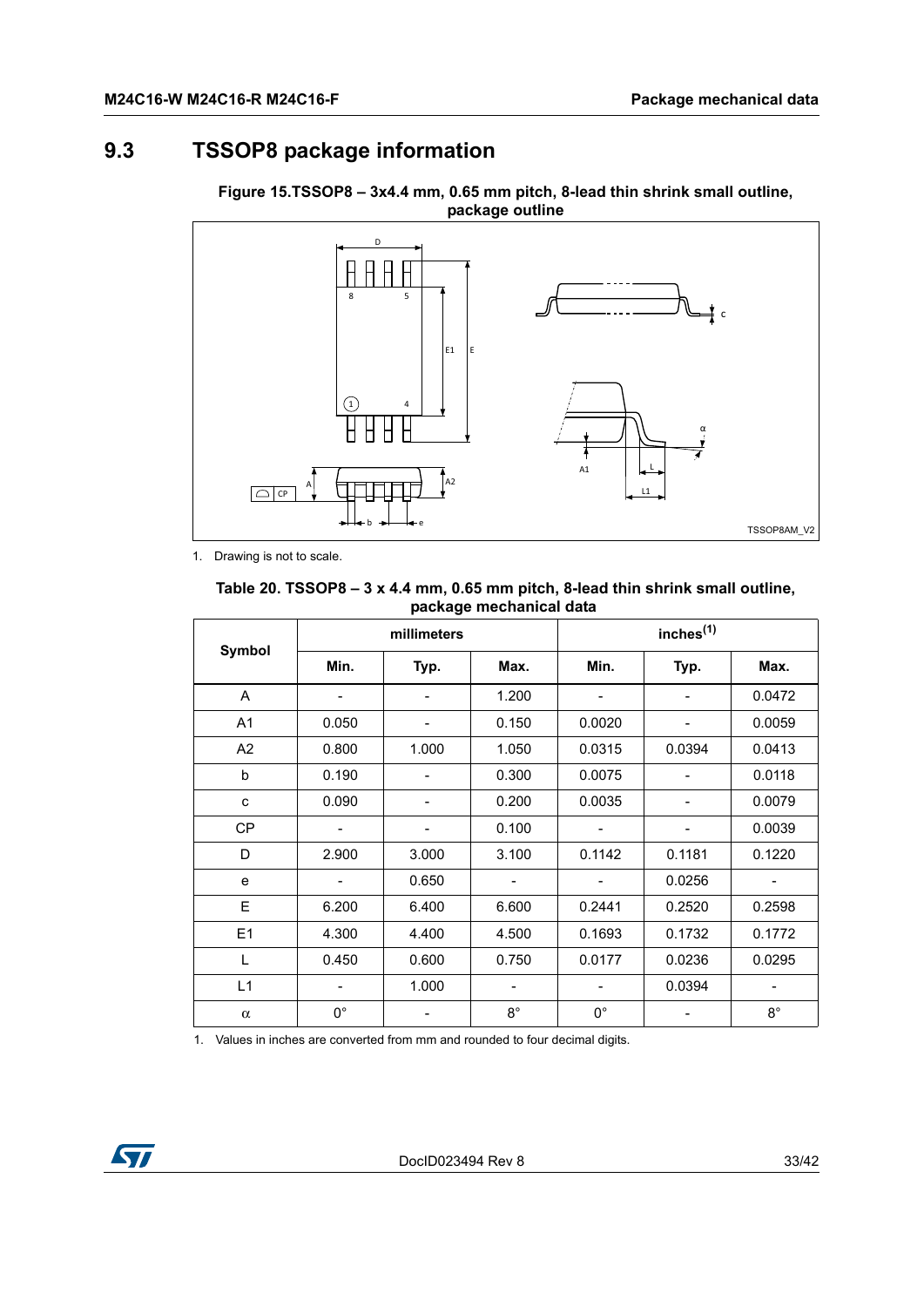# <span id="page-33-0"></span>**9.4 SO8N package information**

<span id="page-33-2"></span>



1. Drawing is not to scale.

<span id="page-33-1"></span>

| Table 21. SO8N – 3.9x4.9 mm, 8-lead plastic small outline, 150 mils body width, |  |
|---------------------------------------------------------------------------------|--|
| package mechanical data                                                         |  |

| Symbol      | millimeters |                          |                          | inches <sup>(1)</sup>        |                          |             |
|-------------|-------------|--------------------------|--------------------------|------------------------------|--------------------------|-------------|
|             | Min.        | Typ.                     | Max.                     | Min.                         | Typ.                     | Max.        |
| A           |             | $\overline{\phantom{a}}$ | 1.750                    | $\qquad \qquad \blacksquare$ |                          | 0.0689      |
| A1          | 0.100       | -                        | 0.250                    | 0.0039                       | -                        | 0.0098      |
| A2          | 1.250       | $\overline{\phantom{a}}$ |                          | 0.0492                       | $\blacksquare$           |             |
| b           | 0.280       | -                        | 0.480                    | 0.0110                       |                          | 0.0189      |
| C           | 0.170       | -                        | 0.230                    | 0.0067                       |                          | 0.0091      |
| $\mathsf D$ | 4.800       | 4.900                    | 5.000                    | 0.1890                       | 0.1929                   | 0.1969      |
| E           | 5.800       | 6.000                    | 6.200                    | 0.2283                       | 0.2362                   | 0.2441      |
| E1          | 3.800       | 3.900                    | 4.000                    | 0.1496                       | 0.1535                   | 0.1575      |
| e           |             | 1.270                    | $\blacksquare$           |                              | 0.0500                   | $\sim$      |
| h           | 0.250       |                          | 0.500                    | 0.0098                       |                          | 0.0197      |
| k           | $0^{\circ}$ | $\overline{\phantom{a}}$ | $8^{\circ}$              | $0^{\circ}$                  | $\overline{\phantom{a}}$ | $8^{\circ}$ |
| L           | 0.400       | $\overline{\phantom{0}}$ | 1.270                    | 0.0157                       |                          | 0.0500      |
| L1          |             | 1.040                    | $\overline{\phantom{a}}$ |                              | 0.0409                   | -           |
| ccc         |             |                          | 0.100                    |                              |                          | 0.0039      |

1. Values in inches are converted from mm and rounded to four decimal digits.

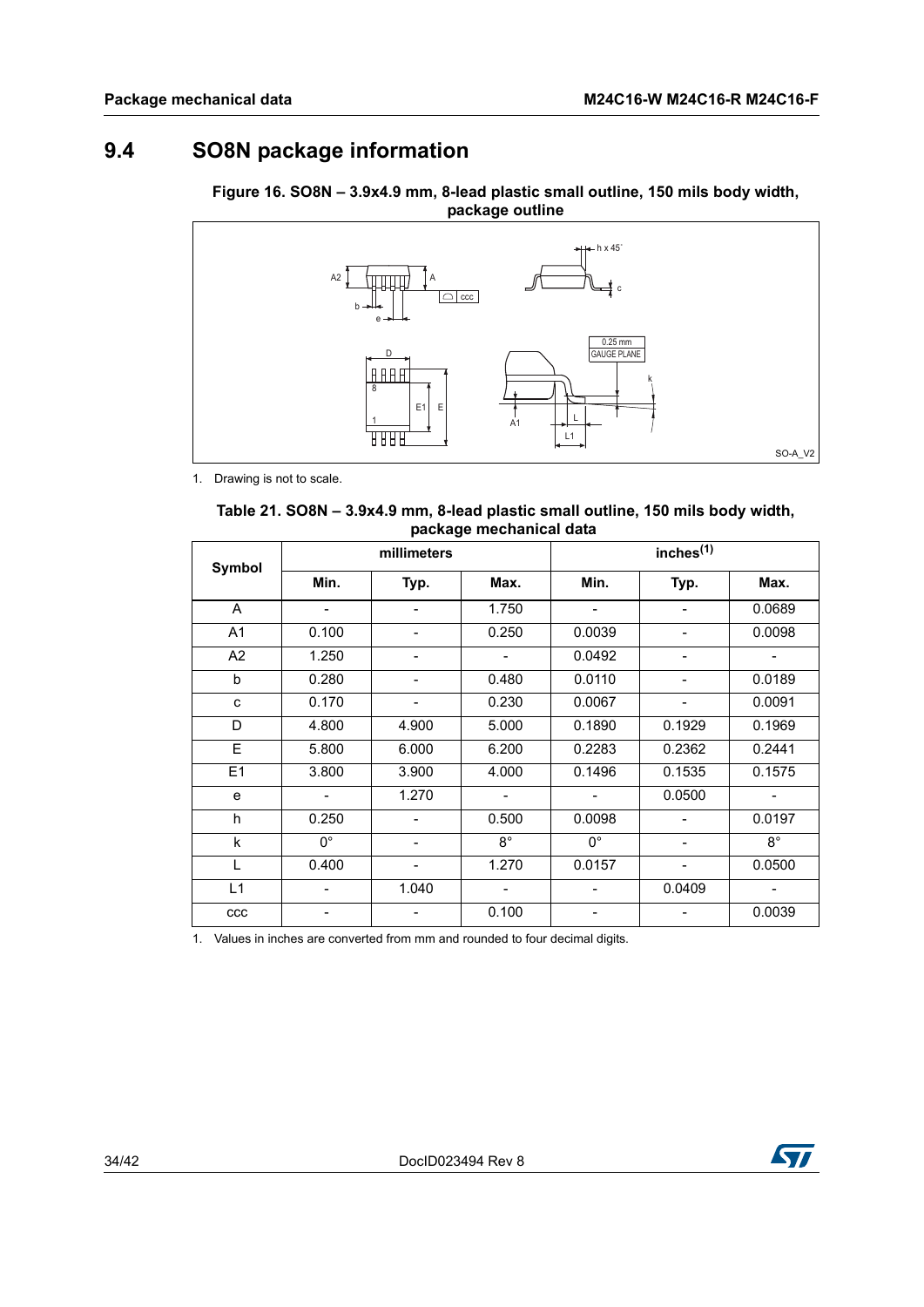<span id="page-34-0"></span>



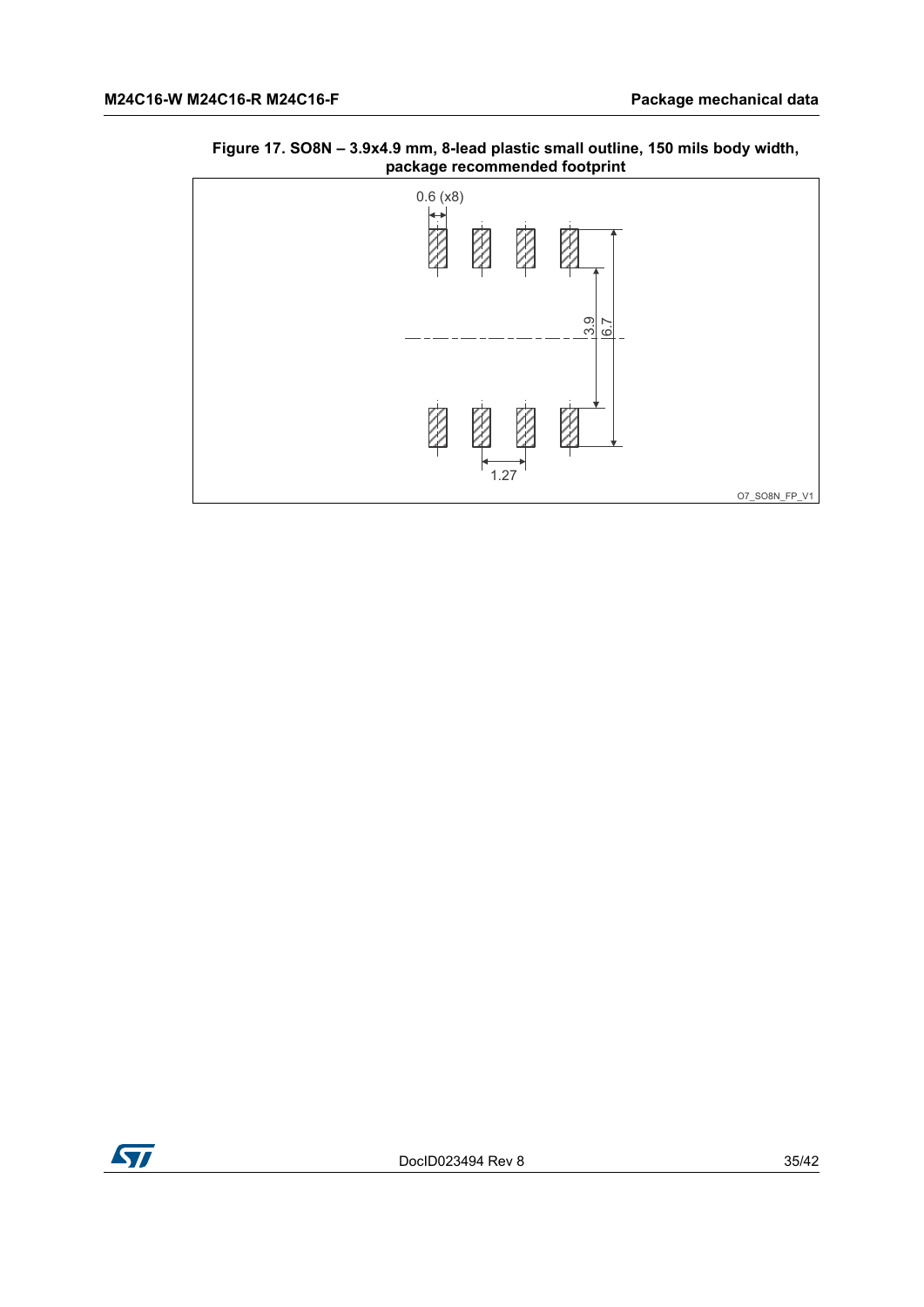# <span id="page-35-0"></span>**9.5 PDIP8 package information**

<span id="page-35-2"></span>

**Figure 18. PDIP8 – 8-pin plastic DIP, 0.25 mm lead frame, package outline**

1. Drawing is not to scale.

2. Not recommended for new designs.

#### <span id="page-35-1"></span>**Table 22. PDIP8 – 8-pin plastic DIP, 0.25 mm lead frame, package mechanical data**

|                |      | millimeters |                              |        | inches $(1)$ |        |
|----------------|------|-------------|------------------------------|--------|--------------|--------|
| Symbol         | Min. | Typ.        | Max.                         | Min.   | Typ.         | Max.   |
| A              |      | -           | 5.33                         |        |              | 0.2098 |
| A <sub>1</sub> | 0.38 | -           | ٠                            | 0.0150 |              |        |
| A <sub>2</sub> | 2.92 | 3.30        | 4.95                         | 0.1150 | 0.1299       | 0.1949 |
| b              | 0.36 | 0.46        | 0.56                         | 0.0142 | 0.0181       | 0.0220 |
| b <sub>2</sub> | 1.14 | 1.52        | 1.78                         | 0.0449 | 0.0598       | 0.0701 |
| c              | 0.20 | 0.25        | 0.36                         | 0.0079 | 0.0098       | 0.0142 |
| D              | 9.02 | 9.27        | 10.16                        | 0.3551 | 0.3650       | 0.4000 |
| E              | 7.62 | 7.87        | 8.26                         | 0.3000 | 0.3098       | 0.3252 |
| E1             | 6.10 | 6.35        | 7.11                         | 0.2402 | 0.2500       | 0.2799 |
| e              |      | 2.54        | $\qquad \qquad \blacksquare$ |        | 0.1000       |        |
| eA             |      | 7.62        |                              |        | 0.3000       |        |
| eВ             |      |             | 10.92                        |        |              | 0.4299 |
| L              | 2.92 | 3.30        | 3.81                         | 0.1150 | 0.1299       | 0.1500 |

1. Values in inches are converted from mm and rounded to four decimal digits.

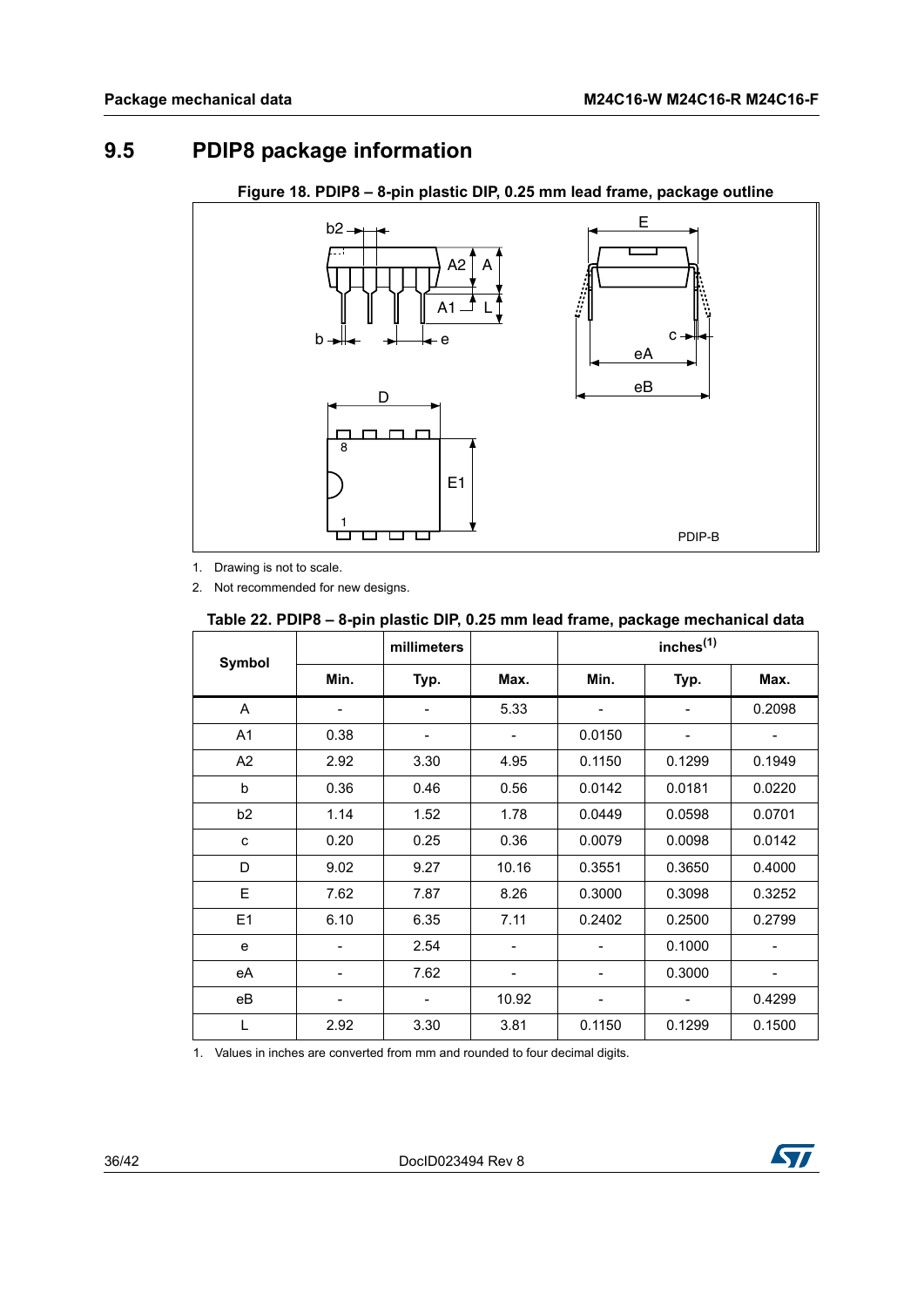# <span id="page-36-0"></span>**10 Part numbering**

<span id="page-36-1"></span>

| Table 23. Ordering information scheme                                               |        |  |        |  |   |
|-------------------------------------------------------------------------------------|--------|--|--------|--|---|
| Example:                                                                            | M24C16 |  | W MC 6 |  | P |
| Device type                                                                         |        |  |        |  |   |
| $M24 = I2C$ serial access EEPROM                                                    |        |  |        |  |   |
| <b>Device function</b>                                                              |        |  |        |  |   |
| $C16 = 16$ Kbit (2 K x 8 bit)                                                       |        |  |        |  |   |
| <b>Operating voltage</b>                                                            |        |  |        |  |   |
| $W = V_{CC} = 2.5 V$ to 5.5 V                                                       |        |  |        |  |   |
| $R = V_{CC} = 1.8 V$ to 5.5 V                                                       |        |  |        |  |   |
| $F = V_{CC} = 1.6$ V or 1.7 V to 5.5 V                                              |        |  |        |  |   |
| Package $(1)$                                                                       |        |  |        |  |   |
| $BN = PDIP8$                                                                        |        |  |        |  |   |
| $MN = SO8 (150 \text{ mil width})$                                                  |        |  |        |  |   |
| DW = TSSOP8 (169 mil width)                                                         |        |  |        |  |   |
| MC = UFDFPN8 (MLP8)                                                                 |        |  |        |  |   |
| MH = UFDFPN5 (MLP5)                                                                 |        |  |        |  |   |
| Device grade                                                                        |        |  |        |  |   |
| $5$ = Consumer: device tested with standard test flow over $-20$ to 85 $^{\circ}$ C |        |  |        |  |   |
| 6 = Industrial: device tested with standard test flow over $-40$ to 85 °C           |        |  |        |  |   |
| <b>Option</b>                                                                       |        |  |        |  |   |
| $T =$ Tape and reel packing                                                         |        |  |        |  |   |
| $blank = tube$ packing                                                              |        |  |        |  |   |
| <b>Plating technology</b>                                                           |        |  |        |  |   |

P or G = ECOPACK<sup>®</sup>

1. All packages are ECOPACK2® (RoHS compliant and free of brominated, chlorinated and antimony-oxide flame retardants).

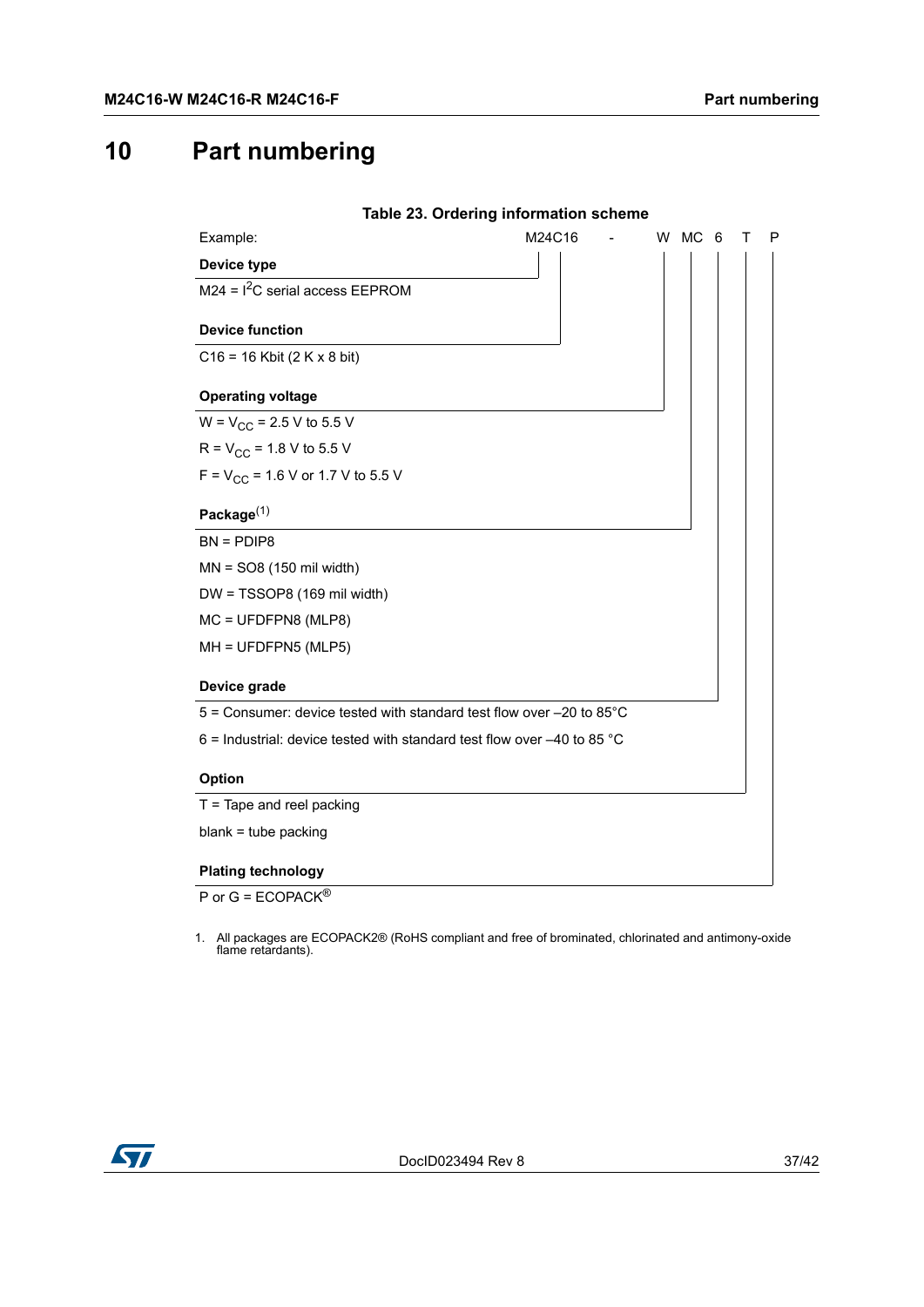<span id="page-37-0"></span>

| Example:                         | M24C16 | F<br>$\mathsf{T}$ | W | 20 | 1/90 |
|----------------------------------|--------|-------------------|---|----|------|
| Device type                      |        |                   |   |    |      |
| $M24 = I2C$ serial access EEPROM |        |                   |   |    |      |
| <b>Device function</b>           |        |                   |   |    |      |
| $C16 = 16$ Kbit (2 x 8 bit)      |        |                   |   |    |      |
| <b>Operating voltage</b>         |        |                   |   |    |      |
| $F = V_{CC} = 1.7 V$ to 5.5 V    |        |                   |   |    |      |
| <b>Process</b>                   |        |                   |   |    |      |
| $T = F8H$                        |        |                   |   |    |      |
| <b>Delivery form</b>             |        |                   |   |    |      |
| $W =$ Unsawn wafer               |        |                   |   |    |      |
| <b>Wafer thickness</b>           |        |                   |   |    |      |
| 20 = Non-backlapped wafer        |        |                   |   |    |      |
| <b>Wafer testing</b>             |        |                   |   |    |      |
| $I = Inkless test$               |        |                   |   |    |      |
| Device grade                     |        |                   |   |    |      |
|                                  |        |                   |   |    |      |

### **Table 24. Ordering information scheme (unsawn wafer)(1)**

 $90 = 0^{\circ}$ C to 85 $^{\circ}$ C

1. For all information concerning the M24C16 delivered in unsawn wafer, please contact your nearest ST Sales Office.

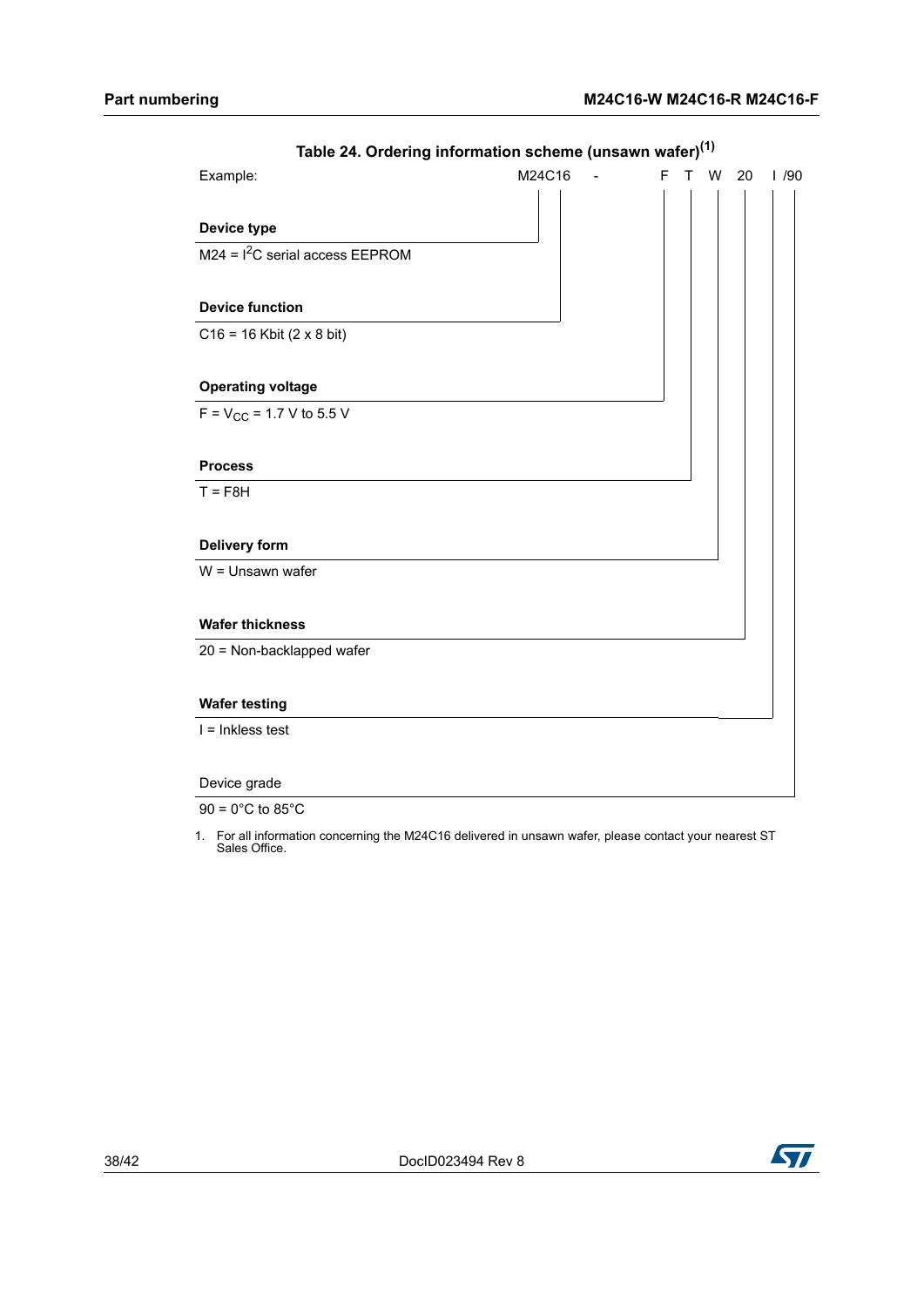#### **Engineering samples**

Parts marked as "ES", "E" or accompanied by an Engineering Sample notification letter, are not yet qualified and therefore not yet ready to be used in production and any consequences deriving from such usage will not be at ST charge. In no event, ST will be liable for any customer usage of these engineering samples in production. ST Quality has to be contacted prior to any decision to use these Engineering samples to run qualification activity.

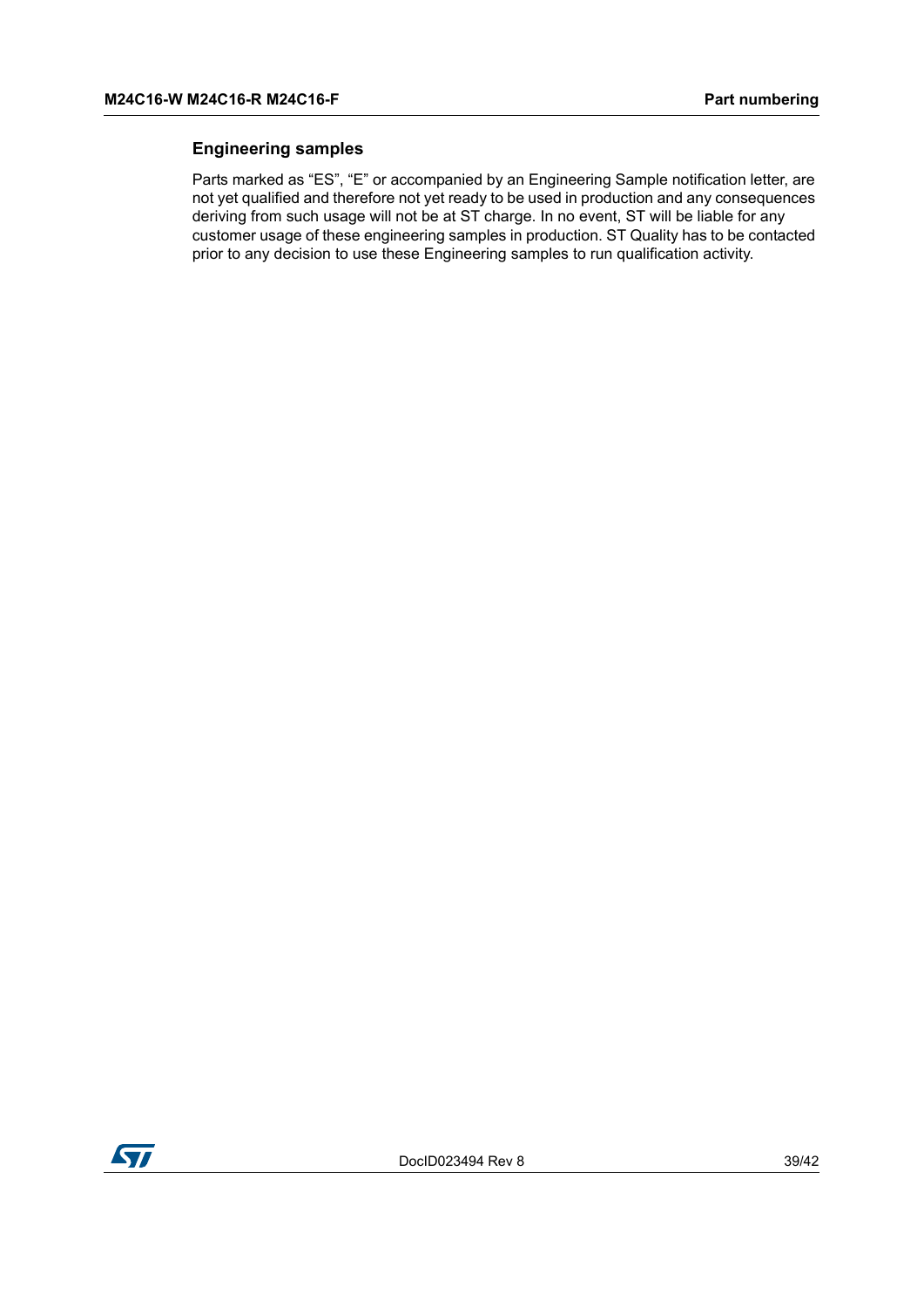# <span id="page-39-0"></span>**11 Revision history**

<span id="page-39-1"></span>

| <b>Date</b> | <b>Revision</b> | <b>Changes</b>                                                                                                                                                                                                                                                                                                                                                                                                                                                                                                                                                                                                                                                                      |
|-------------|-----------------|-------------------------------------------------------------------------------------------------------------------------------------------------------------------------------------------------------------------------------------------------------------------------------------------------------------------------------------------------------------------------------------------------------------------------------------------------------------------------------------------------------------------------------------------------------------------------------------------------------------------------------------------------------------------------------------|
| 05-Oct-2012 | 1               | Initial release resulting from splitting datasheet M24C16 revision 17<br>as follows:<br>- M24C16-125 datasheet for automotive products (range 3)<br>- M24C16-W M24C16-R M24C16-F (this datasheet) for standard<br>products range<br>Updated in Section 8: DC and AC parameters:<br>- ESD value in Table 5: Operating conditions (voltage range W)<br>- Extended temperature range in Table 14: Operating conditions<br>(voltage range F)<br>- I <sub>CC</sub> Standby in Table 13: DC characteristics (M24C16-W, device<br>qrade 6)<br>Added dimensions in Table 22: M24C16-FCS5TP/S WLCSP 5 bumps<br>package data and Figure 18: M24C16-FCS5TP/S WLCSP 5 bumps<br>package outline. |
| 19-Mar-2013 | 2               | Reformatted document.<br>Added UFDFPN5 package.<br>Rephrased text in Section 6: Initial delivery state.<br>Renamed Figure 14 and Table 43.<br>Modified note 1 under Table 9.                                                                                                                                                                                                                                                                                                                                                                                                                                                                                                        |
| 10-Jul-2013 | 3               | Updated:<br>- Features: cycling performance and data retention.<br>- Table 12: Memory cell data retention<br>- Note <sup>(1)</sup> under Table 4: Absolute maximum ratings.<br>Added Table 20: Cycling performance.                                                                                                                                                                                                                                                                                                                                                                                                                                                                 |
| 09-Oct-2013 | 4               | Replaced "WLCSP" by "M24C16-FCS5TP/S WLCSP" across the<br>document.<br>Added: Table 7: Operating conditions (voltage range F, for devices<br>identified by process letter T) and Table 8: Operating conditions<br>(voltage range F, for all other devices).<br>Updated:<br>- "Single supply voltage" in cover page.<br>- Section 1: Description<br>- Table 14: DC characteristics (M24C16-R device grade 6) and<br>Table 15: DC characteristics (M24C16-F device grade 6)<br>- Figure 10: AC measurement I/O waveform (third waveform)<br>- Table 23: Ordering information scheme: added note 1 for WLCSP<br>package.                                                               |

|  | Table 25. Document revision history |  |  |
|--|-------------------------------------|--|--|
|--|-------------------------------------|--|--|



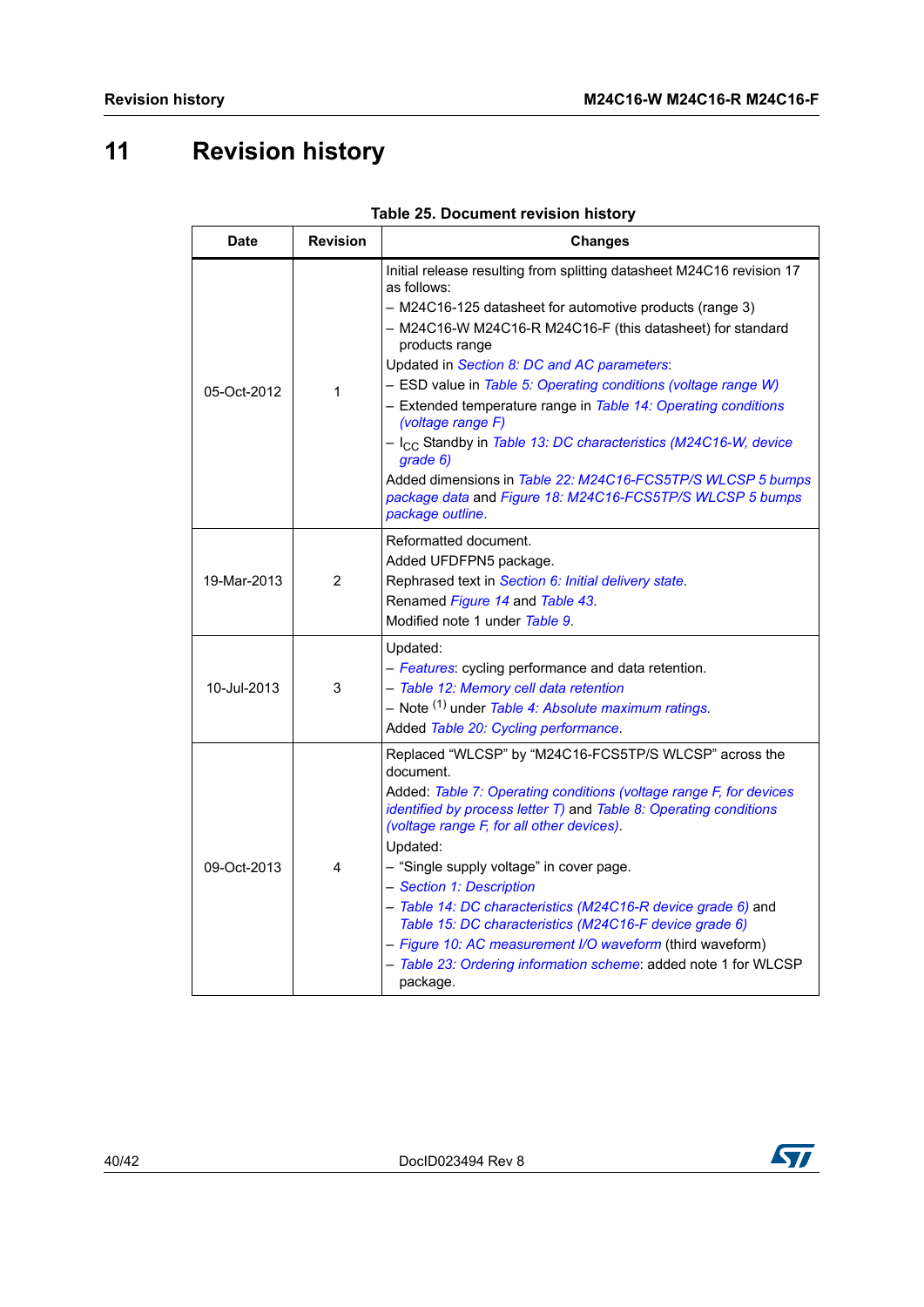| <b>Date</b> | <b>Revision</b> | <b>Changes</b>                                                                                                                                                                                                                                                                                                                                                                          |
|-------------|-----------------|-----------------------------------------------------------------------------------------------------------------------------------------------------------------------------------------------------------------------------------------------------------------------------------------------------------------------------------------------------------------------------------------|
| 15-Sep-2014 | 5               | Added reference to unsawn wafer availability on:<br>- Cover page,<br>- Section 9<br>- Table 24<br>$-$ note 2 on Table 12<br>Updated Figure 4<br>Removed figure 5 and table 9 related to revision 4.<br>Updated:<br>- note 1 on Table 11 and Table 12<br>$- I_{11}$ parameter on Table 13<br>$- I_{11}$ parameter on Table 14<br>- I <sub>LL</sub> parameter on Table 15<br>$-$ Table 24 |
| 18-Feb-2015 | 6               | Removed:<br>- WLCSP package reference, tables and figures in all document<br>Updated:<br>- Table 19 and Table 23                                                                                                                                                                                                                                                                        |
| 01-Jul-2015 | $\overline{7}$  | Updated:<br>- Section 6<br>$-$ Table 23<br>Added note 1on Table 23                                                                                                                                                                                                                                                                                                                      |
| 18-Mar-2016 | 8               | Updated Features, Figure 9: Read mode sequences, Figure 13:<br>UFDFPN5 - 1.7x1.4 mm, 0.55 mm thickness, ultra thin fine pitch dual<br>flat package, no lead - package outline and Table 18: UFDFPN5 - 1.7<br>× 1.4 mm, 0.55 mm thickness, ultra thin fine pitch dual flat package,<br>no lead - package mechanical data                                                                 |

|  |  | Table 25. Document revision history (continued) |  |
|--|--|-------------------------------------------------|--|
|  |  |                                                 |  |